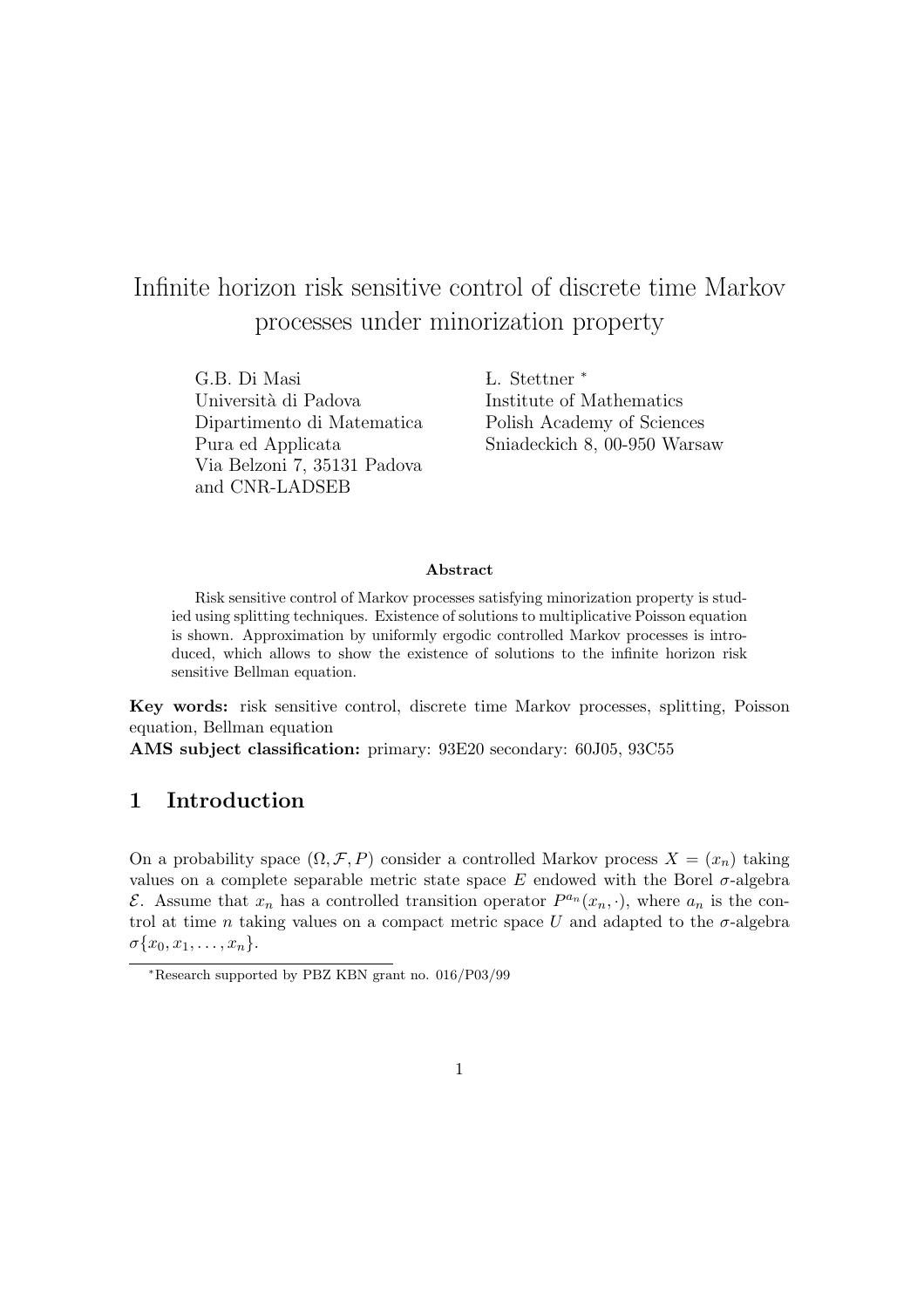Let  $c : E \times U \to R$  be a continuous and bounded function. Our aim is to minimize the following exponential ergodic performance criterion

$$
J_x^{\gamma}((a_n)) = \lim_{t \to \infty} \sup \frac{1}{t} \ln E_x^{(a_n)} \left\{ \exp \left\{ \sum_{i=0}^{t-1} \gamma c(x_i, a_i) \right\} \right\}
$$
 (1)

with risk factor  $\gamma > 0$ . In what follows we shall distinguish the following special classes of admissible controls  $(a_n)$ : Markov controls  $\mathcal{U}_M = \{(a_n) : a_n = u_n(x_n)\}\)$ , where  $u_n : E \mapsto U$ is a sequence of Borel measurable functions, and stationary controls  $\mathcal{U}_s = \{(a_n) : a_n = u(x_n)\}\,$ where  $u : E \mapsto U$  is a Borel measurable function.

Consider the following assumptions

(A1) 
$$
\exists_{\beta>0}
$$
  $\exists_{\text{Compact}\in\mathcal{E}}$   $\exists_{\nu\in\mathcal{P}(E)}$  with  $\nu(C) = 1$  such that  $\forall_{A\in\mathcal{E}}$   
  $\inf_{x\in C} \inf_{a\in U} P^a(x, A) \ge \beta \nu(A)$ 

(A2) C given in (A1) is ergodic, i.e.  $\forall_{(a_n)\in\mathcal{U}_M}$   $\forall_{x\in E}$   $E_x^{(a_n)}\{\tau_C\}$  <  $\infty$ , where  $\tau_C$  = inf  $\{i > 0 : x_i \in C\}$ .

In the paper risk sensitive control problem with cost functional (1) and general state space is studied. The paper generalizes [7] and [8] where uniform ergodicity assumption was required. Instead of uniform ergodicity we require minorization property (A1) which allows us to use splitting techniques arguments. Risk sensitive discrete time control problems has been studied in a number of papers [1], [3], [4], [5], [6], [9], [10] for finite or countable state spaces. General state space model in discrete time was considered in [7] and [8] only. Financial applications of risk sensitive control problems were introduced in [2] and continued in a number of papers e.g. see [12] and [14] and references therein. The first part of the paper is devoted to the study of so called Poisson equation. Although such equation was considered in [11] and [3], a rather simple characterization of the solution seems to be new. The main result of the paper is the existence of solutions to the Bellman equation corresponding to the risk sensitive control problem with a general state space (under minorization property).

### 2 Splitting of Markov processes

Let  $\hat{E} = \{ C \times \{0\} \cup C \times \{1\} \cup E \setminus C \times \{0\} \}$  and  $\hat{x}_n = (x_n^1, x_n^2) \in \hat{E}$ . Given a Markov control  $a_n = u_n(x_n)$ , where  $u_n : E \mapsto U$  is a sequence of Borel measurable functions, consider the following Markov process defined on  $E$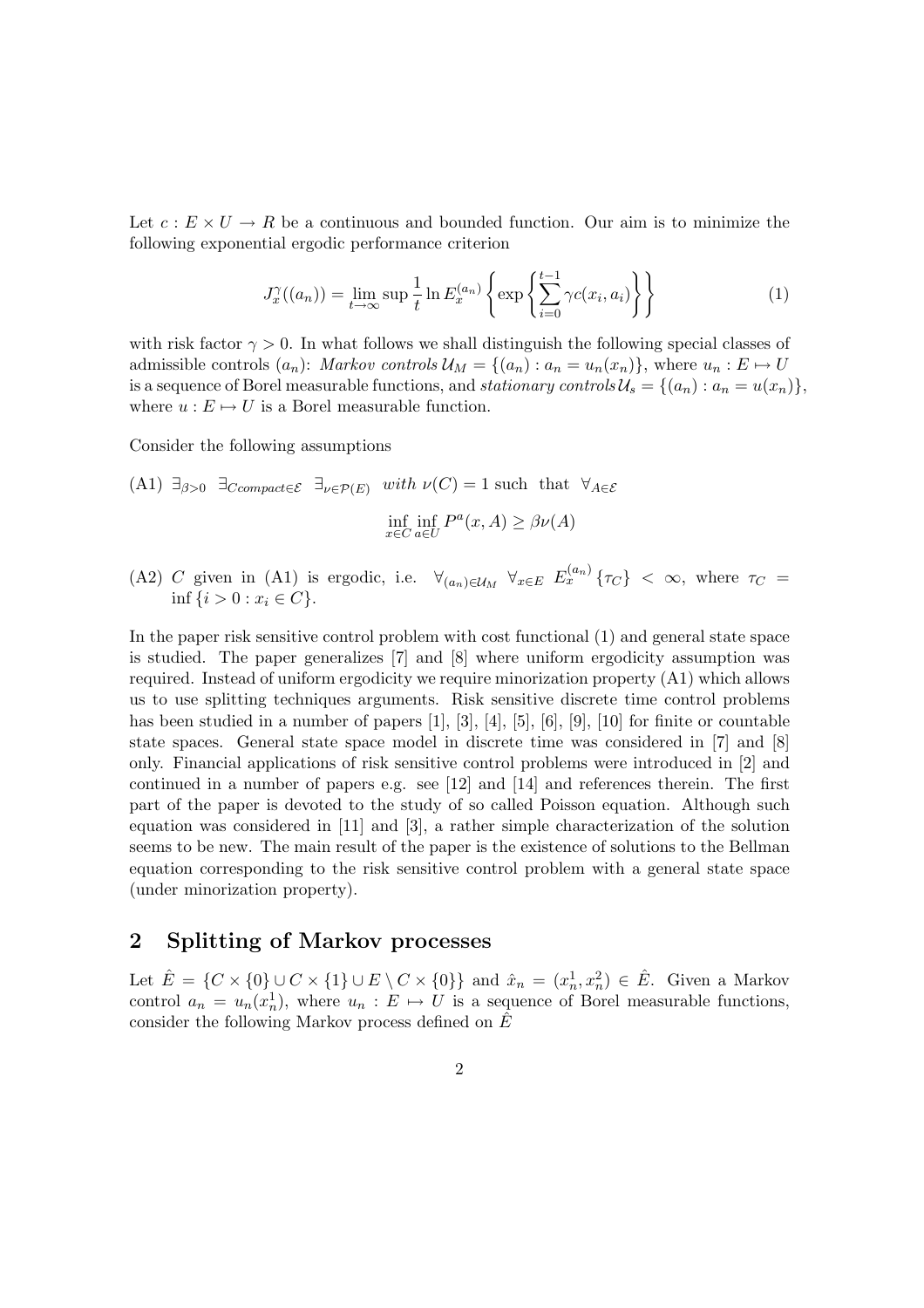- (i) when  $(x_n^1, x_n^2) \in C \times \{0\}$ ,  $x_n^1$  moves to y accordingly to  $(1-\beta)^{-1}(P^{a_n}(x_n^1, dy) \beta \nu(dy))$ and whenever  $y \in C$ ,  $x_n^2$  is changed into  $x_{n+1}^2 = \beta_{n+1}$ , where  $\beta_n$  is i.i.d.  $P\{\beta_n = 0\}$  $1 - \beta$ ,  $P\{\beta_n = 1\} = \beta$ ,
- (ii) when  $(x_n^1, x_n^2) \in C \times \{1\}$ ,  $x_n^1$  moves to y accordingly to  $\nu$  and  $x_{n+1}^2 = \beta_{n+1}$ ,
- (iii) when  $(x_n^1, x_n^2) \in E \setminus C \times \{0\}$ ,  $x_n^1$  moves to y accordingly to  $P^{a_n}(x_n^1, dy)$  and whenever  $y \in C$ ,  $x_n^2$  is changed into  $x_{n+1}^2 = \beta_{n+1}$ .

In what follows we shall write that the control  $(a_n)$  of  $(\hat{x}_n)$  is in the class  $\mathcal{U}_M$ , whenever there is a sequence of Borel measurable functions  $u_n : E \mapsto U$  such that  $a_n = u_n(x_n^1)$ . Let  $C_0 = C \times \{0\}$ ,  $C_1 = C \times \{1\}$ . By direct calculation we obtain

**Lemma 1** For  $n = 1, 2...$  we have P a.e.

$$
P\{\hat{x}_n \in C_0 | \hat{x}_n \in C_0 \cup C_1, \hat{x}_{n-1}, \dots, \hat{x}_0\} = 1 - \beta
$$

$$
P\{\hat{x}_n \in C_1 | \hat{x}_n \in C_0 \cup C_1, \hat{x}_{n-1}, \dots, \hat{x}_0\} = \beta.
$$

Furthermore we have

**Lemma 2** Under Markov control  $(a_n) \in \mathcal{U}_M$  the process  $(\hat{x}_n = (x_n^1, x_n^2))$  is Markov with transition operator  $\hat{P}^{a_n}(\hat{x}_n, dy)$  defined by (i)-(iii). Furthermore the first coordinate  $(x_n^1)$ is also a Markov process with transition operator  $P^{a_n}(x_n^1, dy)$ .

Proof. The first statement follows from the construction (i)-(iii) of the split Markov process  $(\hat{x}_n)$ . For the second notice that for  $A \in \mathcal{E}$ 

$$
P\left\{x_{n+1}^1 \in A | x_n^1, x_{n-1}^1, \dots, x_0^1\right\} =
$$
  
\n
$$
P\left\{x_{n+1}^1 \in A | x_n^1, x_n^2 = 0, x_{n-1}^1, \dots, x_0^1\right\} P\left\{x_n^2 = 0 | x_n^1, x_{n-1}^1, \dots, x_0^1\right\}
$$
  
\n
$$
+ P\left\{x_{n+1}^1 \in A | x_n^1, x_n^2 = 1, x_{n-1}^1, \dots, x_0^1\right\} P\left\{x_n^2 = 1 | x_n^1, x_{n-1}^1, \dots, x_0^1\right\}
$$
 (2)

In the case when  $x_n^1 \in C$ , (2) is equal to

$$
\frac{P^{a_n}(x_n^1, A) - \beta \nu(A)}{1 - \beta}(1 - \beta) + \beta \nu(A) = P^{a_n}(x_n^1, A).
$$

For  $x_n^1 \notin C$ , (2) is equal to  $P^{a_n}(x_n^1, A)$ , which completes the proof of Markov property of  $(x_n^1)$ .

 $\Box$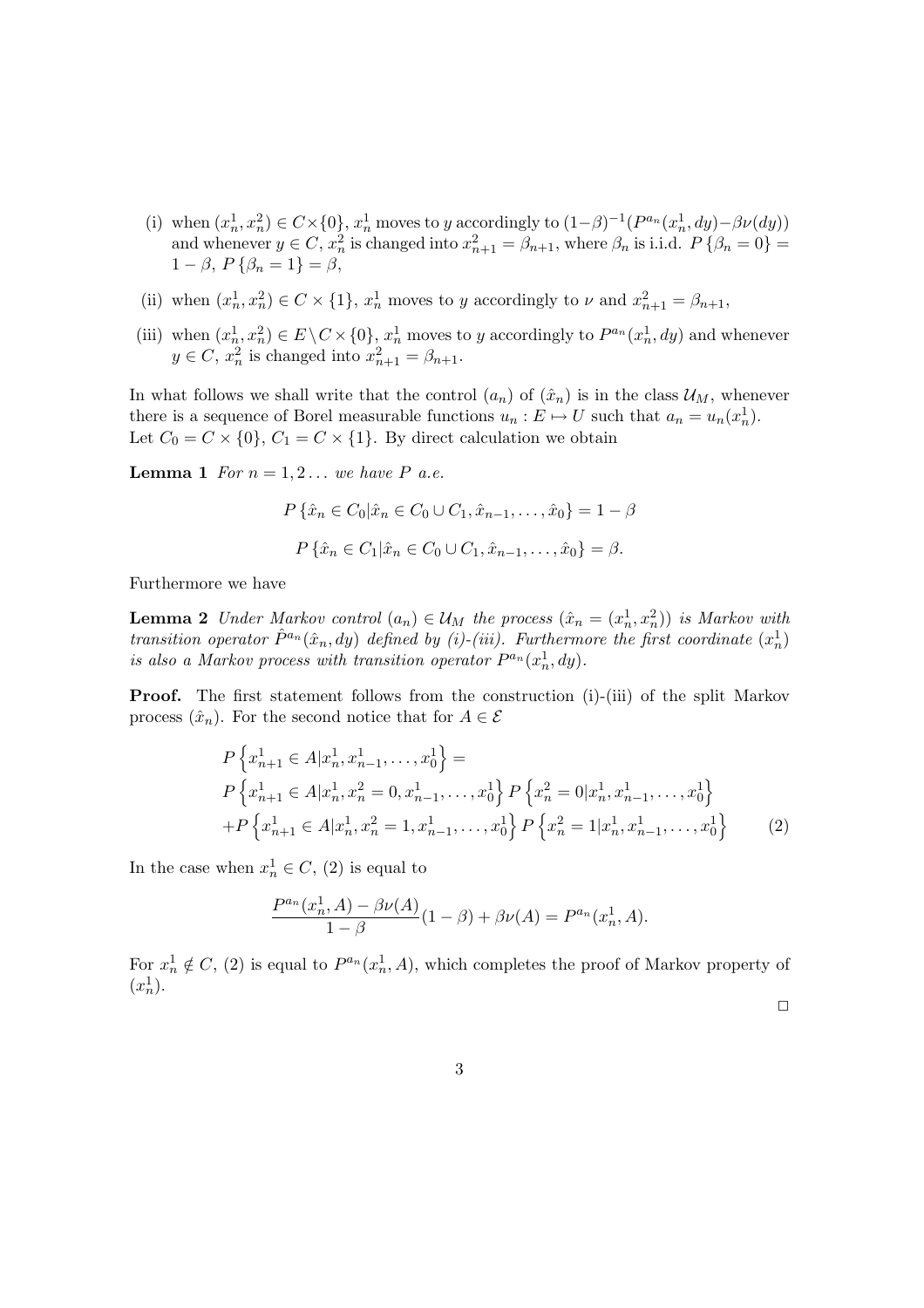**Corollary 1** For any bounded Borel measurable function  $f : E^m \mapsto R$ ,  $m = 1, 2, \ldots$ , and control  $(a_n) \in \mathcal{U}_M$  we have

$$
E_x^{(a_n)}\left\{f(x_1, x_2, \dots, x_m)\right\} = \hat{E}_{\delta_x^*}^{(a_n)}\left\{f(x_1^1, x_2^1, \dots, x_m^1)\right\}
$$
(3)

where  $\delta_x^* = \delta_{(x,0)}$  for  $x \in E \setminus C$  and  $\delta_x^* = (1 - \beta)\delta_{(x,0)} + \beta \delta_{(x,1)}$  for  $x \in C$  and  $\hat{E}_{\mu}$  stands for conditional law of Markov process  $(\hat{x}_n)$  with initial law  $\mu \in \mathcal{P}(\hat{E})$ .

**Proof.** It follows from (2) that for a bounded Borel measurable  $g : E \mapsto R$ 

$$
\hat{E}\left\{g(x_{i+1}^1)|x_i^1, x_{i-1}^1, \dots, x_0^1\right\} = \hat{E}\left\{\hat{E}\left\{g(x_{i+1}^1)|\hat{x}_i, \hat{x}_{i-1}, \dots, \hat{x}_0\right\}|x_i^1, x_{i-1}^1, \dots, x_0^1\right\} \n= \hat{E}\left\{\hat{E}_{\hat{x}_i}\left\{g(x_1^1)\right\}|x_i^1, x_{i-1}^1, \dots, x_0^1\right\} = \hat{E}_{\delta_{x_i}^*}\left\{g(x_1^1)\right\}.
$$
\n(4)

On the other hand by Markovianity of  $(x_n^1)$  we have

$$
\hat{E}\left\{g(x_{i+1}^1)|x_i^1, x_{i-1}^1, \dots, x_0^1\right\} = \int_E g(y)P^{a_i}(x_i^1, dy). \tag{5}
$$

Consequently applying (4) and (5) to function  $f : E^m \mapsto R$  we obtain (3).

 $\Box$ 

### 3 Multiplicative Poisson equation (MPE)

In this section we shall assume that

(A3)  $\forall_{(a_n)\in\mathcal{U}_s} \exists_d$  such that  $\forall_{x\in\hat{E}}$ 

$$
\hat{E}_x^{(a_n)} \left\{ \exp \left\{ \sum_{i=1}^{\tau_{C_1}} \left( \gamma c(x_i^1, a_i) - d \right) \right\} \right\} < \infty
$$

and for  $x \in C_1$ 

$$
\hat{E}_x^{(a_n)} \left\{ \exp \left\{ \sum_{i=1}^{\tau_{C_1}} \left( \gamma c(x_i^1, a_i) - d \right) \right\} \right\} \ge 1
$$

**Lemma 3** Under (A3) for  $(a_n) \in \mathcal{U}_s$  there is a unique  $\lambda^{\gamma}((a_n))$  such that for

$$
\hat{E}_x^{(a_n)} \left\{ \exp \left\{ \sum_{i=1}^{T_{C_1}} \left( \gamma c(x_i^1, a_i) - \lambda^{\gamma}((a_n)) \right) \right\} \right\} = 1
$$
\n(6)

for  $x \in C_1$ .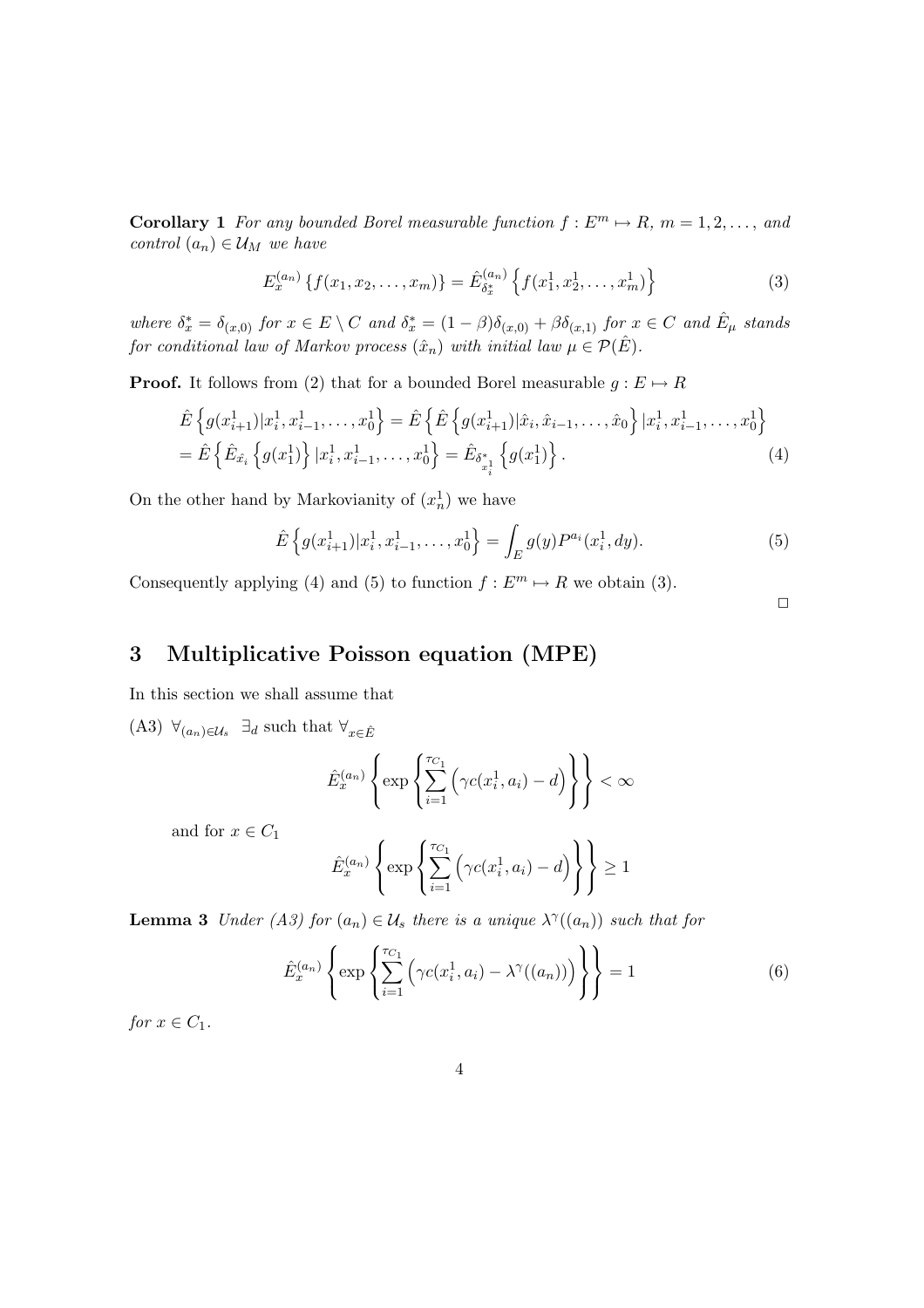**Proof.** Notice that for  $x \in C_1$  the mapping

$$
D: \lambda \mapsto \hat{E}_x^{(a_n)} \left\{ \exp \left\{ \sum_{i=1}^{\tau_{C_1}} \gamma c(x_i^1, a_i) - \lambda \right\} \right\}
$$

is strictly decreasing whenever it is finite valued. Moreover by (A3) we have that  $\infty$  $D(d) \geq 1$ . Since  $\lim_{d\to\infty} D(d) = 0$  by continuity of D there is a unique  $\lambda^{\gamma}((a_n))$  for which (6) holds.

 $\Box$ 

**Remark 1** Notice that letting  $d = \inf_{x \in E, a \in U} \gamma c(x, a)$  we have a sufficient condition for (A3) in the form:

 $(D1)$  $\lim_{x}^{(a_n)} \left\{ \exp \left\{ \gamma \|c\|_{sp}\tau_{C_1} \right\} \right\} < \infty$  for  $x \in \hat{E}$ , where  $||c||_{sp} := \sup_{x \in E, a \in U} c(x, a)$  $\inf_{x \in E, a \in U} c(x, a)$ . In section 6 we shall formulate a sufficient condition for (D1) in terms of the expected value of the functional with respect to the original Markov process  $(x_n)$ .

For Borel measurable  $u : E \mapsto U$  let

$$
e^{\hat{w}^u(x)} = \hat{E}_x^u \left\{ \exp \left\{ \sum_{i=0}^{\tau_{C_1}} \left( \gamma c(x_i^1, u(x_i^1)) - \lambda^{\gamma}(u) \right) \right\} \right\},\tag{7}
$$

where by  $\lambda^{\gamma}(u)$  we denote the value of  $\lambda^{\gamma}((u(x_n^1))$  and expected value  $\hat{E}^u_x$  stands for  $\hat{E}_x^{(u(x_n^1))}$ .

By (A3) clearly  $\lambda^{\gamma}(u) \geq d$  and therefore  $\hat{w}^u$  is well defined. Furthermore we have

**Lemma 4** Function  $\hat{w}^u$  defined in (7) is a unique up to an additive constant solution to the multiplicative Poisson equation (MPE) for the split Markov process  $(\hat{x}_n)$ :

$$
e^{\hat{w}^u(x)} = e^{\gamma c(x^1, u(x^1)) - \lambda^{\gamma}(u)} \int_{\hat{E}} e^{\hat{w}^u(y)} \hat{P}^{u(x^1)}(x, dy)
$$
(8)

Furthermore, if  $\hat{w}$  and  $\lambda$  satisfy the equation

$$
e^{\hat{w}(x)} = e^{\gamma c(x^1, u(x^1)) - \lambda} \int_{\hat{E}} e^{\hat{w}(y)} \hat{P}^{u(x^1)}(x, dy)
$$
(9)

then  $\lambda = \lambda^{\gamma}(u)$  defined in Lemma 4 and  $\hat{w}$  differs from  $\hat{w}^u$  by an additive constant.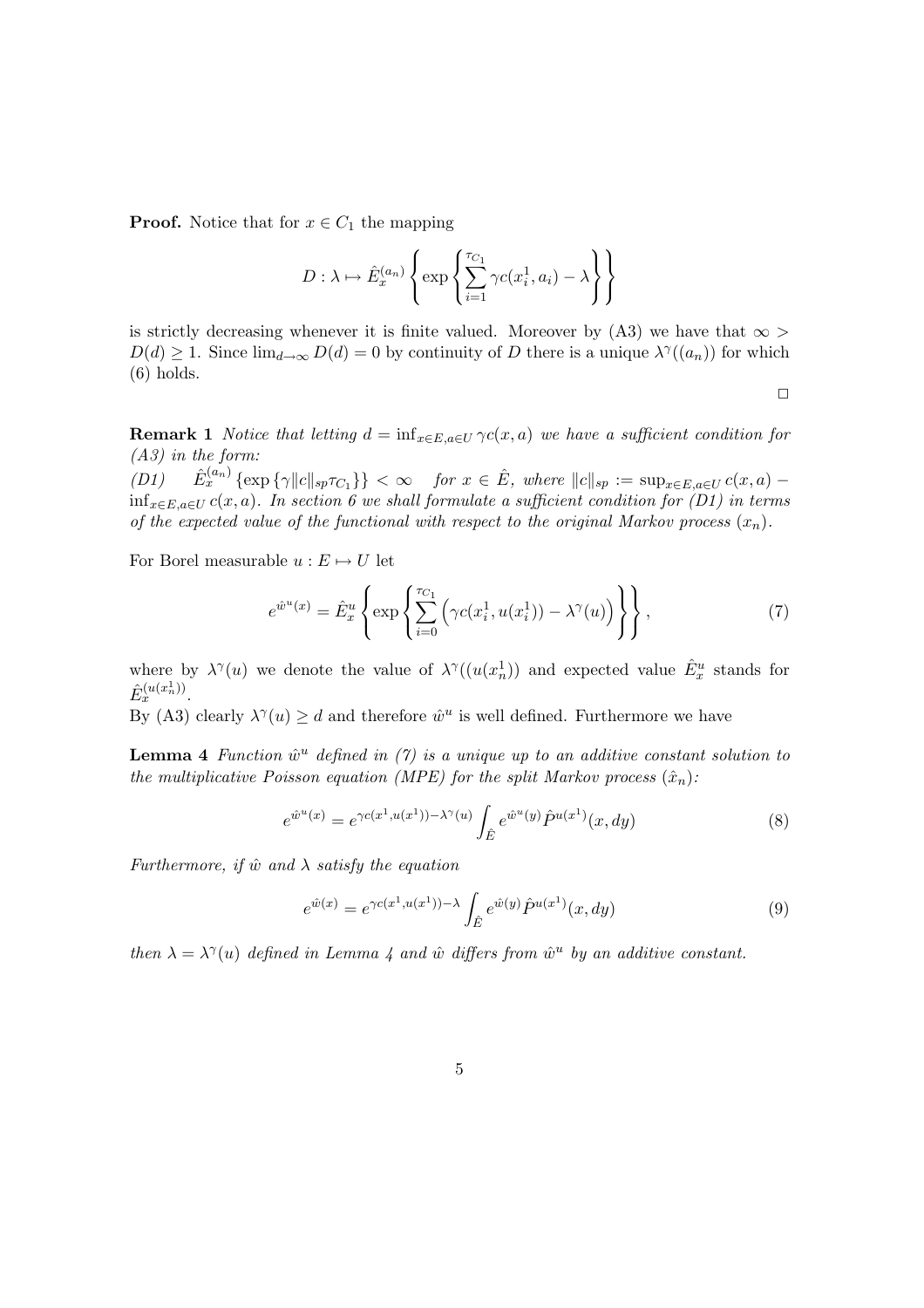**Proof.** In fact, we have using  $(6)$ 

$$
\hat{E}_{x}^{u} \{ \exp \{ w(\hat{x}_{1}) \} \} = \hat{E}_{x}^{u} \left\{ \chi_{\hat{x}_{1} \in C_{1}} \hat{E}_{x_{1}}^{u} \left\{ \exp \left\{ \sum_{i=0}^{\tau_{C_{1}}} \gamma c(x_{i}^{1}, u(x_{i}^{1})) - \lambda^{\gamma}(u) \right\} \right\} \right\}
$$
\n
$$
+ \hat{E}_{x}^{u} \left\{ \chi_{\hat{x}_{1} \notin C_{1}} \hat{E}_{x_{1}}^{u} \left\{ \exp \left\{ \sum_{i=0}^{\tau_{C_{1}}} \gamma c(x_{i}^{1}, u(x_{i}^{1})) - \lambda^{\gamma}(u) \right\} \right\} \right\} = \hat{E}_{x}^{u} \left\{ \chi_{\hat{x}_{1} \in C_{1}}
$$
\n
$$
\exp \left\{ \gamma c(x_{1}^{1}, u(x_{1}^{1})) - \lambda^{\gamma}(u) \right\} \right\} + \hat{E}_{x}^{u} \left\{ \chi_{\hat{x}_{1} \notin C_{1}} \exp \left\{ \sum_{i=1}^{\tau_{C_{1}}} \gamma c(x_{i}^{1}, u(x_{i}^{1})) - \lambda^{\gamma}(u) \right\} \right\}
$$
\n
$$
= \hat{E}_{x}^{u} \left\{ \exp \left\{ \sum_{i=0}^{\tau_{C_{1}}} \gamma c(x_{i}^{1}, u(x_{i}^{1})) - \lambda^{\gamma}(u) \right\} \right\} \exp \left\{ -(\gamma c(x_{1}^{1}, u(x_{1}^{1})) - \lambda^{\gamma}(u)) \right\}
$$

from which (8) follows. If  $\hat{w}^u$  is a solution to the equation (8) then by iteration

$$
e^{\hat{w}^u(x)} = \hat{E}_x^u \left\{ \exp \left\{ \sum_{i=0}^{\tau_{C_1}} \left( \gamma c(x_i^1, u(x_i^1)) - \lambda^{\gamma}(u) \right) \right\} \hat{E}_{\hat{x}_{\tau_{C_1}}}^u \left\{ \exp \{ \hat{w}^u(\hat{x}(1)) \} \right\} \right\}
$$

and since by the construction of the split Markov process  $\hat{E}^u_{\hat{x}_{\tau_{C_1}}}$  { $\exp{\{\hat{w}^u(\hat{x}(1))\}}\}$  is a positive constant  $\hat{w}^u$  differs from  $\hat{w}^u$  defined in (7) by an additive constant. Similarly if  $\hat{w}$  and  $\lambda$  are solutions to (9) then  $\hat{w}$  differs from

$$
e^{\tilde{w}(x)} = \hat{E}_x^u \left\{ \exp \left\{ \sum_{i=0}^{\tau_{C_1}} \left( \gamma c(x_i^1, u(x_i^1)) - \lambda \right) \right\} \right\}
$$

by an additive constant  $\ln \hat{E}^u_z \{\exp \{\hat{w}(\hat{x}_1)\}\}\$  with  $z \in C_1$ . Since  $\tilde{w}$  is also a solution to (9) we have that  $\hat{E}^u_z \{\exp\{\tilde{w}(\hat{x}_1)\}\} = 1$ . Therefore

$$
1 = \hat{E}_z^u \left\{ \chi_{C_1}(\hat{x}_1) \exp \left\{ \gamma c(x_1^1, u(x_1^1)) - \lambda \right\} \hat{E}_{\hat{x}_1}^u \left\{ \exp \left\{ \sum_{i=1}^{\tau_{C_1}} \left( \gamma c(x_i^1, u(x_i^1)) - \lambda \right) \right\} \right\} +
$$
  
\n
$$
(1 - \chi_{C_1}(\hat{x}_1)) \exp \left\{ \sum_{i=1}^{\tau_{C_1}} \left( \gamma c(x_i^1, u(x_i^1)) - \lambda \right) \right\} \right\} =
$$
  
\n
$$
\hat{E}_z^u \left\{ \chi_{C_1}(\hat{x}_1) \exp \left\{ \gamma c(x_1^1, u(x_1^1)) - \lambda \right\} \right\} \eta + \eta - \hat{E}_z^u \left\{ \chi_{C_1}(\hat{x}_1) \exp \left\{ \gamma c(x_1^1, u(x_1^1)) - \lambda \right\} \right\}
$$
  
\nwhere  $\eta = \hat{E}_z^u \left\{ \exp \left\{ \sum_{i=1}^{\tau_{C_1}} \left( \gamma c(x_i^1, u(x_i^1)) - \lambda \right) \right\} \right\}$  for  $z \in C_1$ . Hence  
\n
$$
\left( \hat{E}_z^u \left\{ \chi_{C_1}(\hat{x}_1) \exp \left\{ \gamma c(x_1^1, u(x_1^1)) - \lambda \right\} \right\} + 1 \right) \eta = \hat{E}_z^u \left\{ \chi_{C_1}(\hat{x}_1) \exp \left\{ \gamma c(x_1^1, u(x_1^1)) - \lambda \right\} \right\} + 1
$$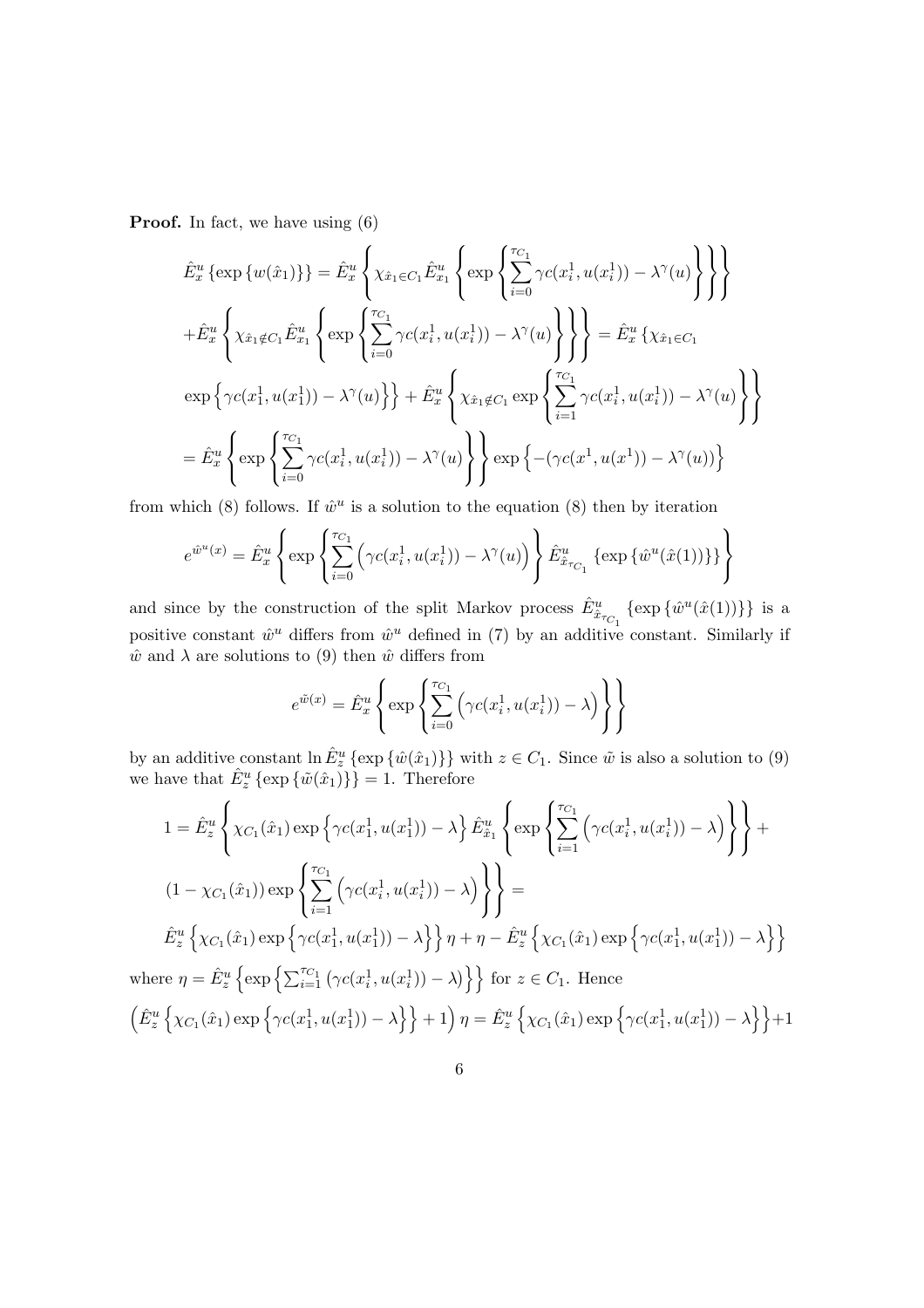and  $\eta = 1$ , which by Lemma 3 implies that  $\lambda = \lambda^{\gamma}(u)$ .

**Corollary 2** For  $x \in E$  and solution to MPE (6)  $\hat{w}^u : \hat{E} \mapsto R$  we have that  $w^u$  defined by

$$
e^{w^u(x)} := e^{\hat{w}^u(x,0)} + 1_C(x)\beta(e^{\hat{w}^u(x,1)} - e^{\hat{w}^u(x,0)})
$$
\n(10)

is a solution to MPE for the original Markov process  $(x(n))$ 

$$
e^{w^u(x)} = e^{\gamma c(x, u(x)) - \lambda^{\gamma}(u)} \int_E e^{w^u(y)} P^{u(x)}(x, dy)
$$
 (11)

Furthermore if  $w^u$  is a solution to (11) then  $\hat{w}^u$  defined by

$$
e^{\hat{w}^u(x^1, x^2)} = e^{\gamma c(x^1, u(x^1)) - \lambda^{\gamma}(u)} \hat{E}_{x^1, x^2} \left\{ e^{w^u(x^1_1)} \right\}
$$
(12)

is a solution to  $(8)$ .

Proof. By Lemma 1 we have

$$
\hat{E}_x^u \left\{ e^{\hat{w}^u(\hat{x}_1)} \right\} = \hat{E}_x^u \left\{ \hat{E}_x^u \left\{ e^{\hat{w}^u(\hat{x}_1)} | x_1^1 \right\} \right\} \n= \hat{E}_x^u \left\{ \chi_C(x_1^1)((1-\beta)e^{\hat{w}^u(x_1^1,0)} + \beta e^{\hat{w}^u(x_1^1,1)}) \n+ \chi_{E \setminus C}(x_1^1)e^{\hat{w}^u(x_1^1,0)} \right\} = \hat{E}_x^u \left\{ e^{w^u(x_1^1)} \right\}
$$
\n(13)

Therefore by (8) we obtain that  $w^u$  defined in (10) is a solution to (11). Assume now that  $w^u$  is a solution to (11). Then

$$
\hat{E}^u_{\delta^*_x}\left\{e^{w^u(x^1_1)}\right\}=E^u_x\left\{e^{w^u(x^1_1)}\right\}
$$

and for  $\hat{w}^u$  given in (12) we obtain (10). From (10) we obtain (13) which in turn by (12) shows that  $\hat{w}^u$  is a solution to (8).

 $\Box$ 

 $\Box$ 

**Proposition 1** If for Borel measurable  $u : E \mapsto U$ 

(B1)  $\exists_{d(u)}$  such that for  $x \in \hat{E}$ ,  $N = 1, 2, ...$ 

$$
\hat{E}_x^u \left\{ \exp \left\{ \sum_{i=1}^{\tau_{C_1} \wedge N} \left( \gamma c(x_i^1, u(x_i^1)) - d(u) \right) \right\} \right\} < \infty \tag{14}
$$

and for  $z \in C_1$ 

$$
\hat{E}_z^u \left\{ \exp\left\{ \sum_{i=1}^{\tau_{C_1}} \left( \gamma c(x_i^1, u(x_i^1)) - d(u) \right) \right\} \right\} > 1
$$
\n(15)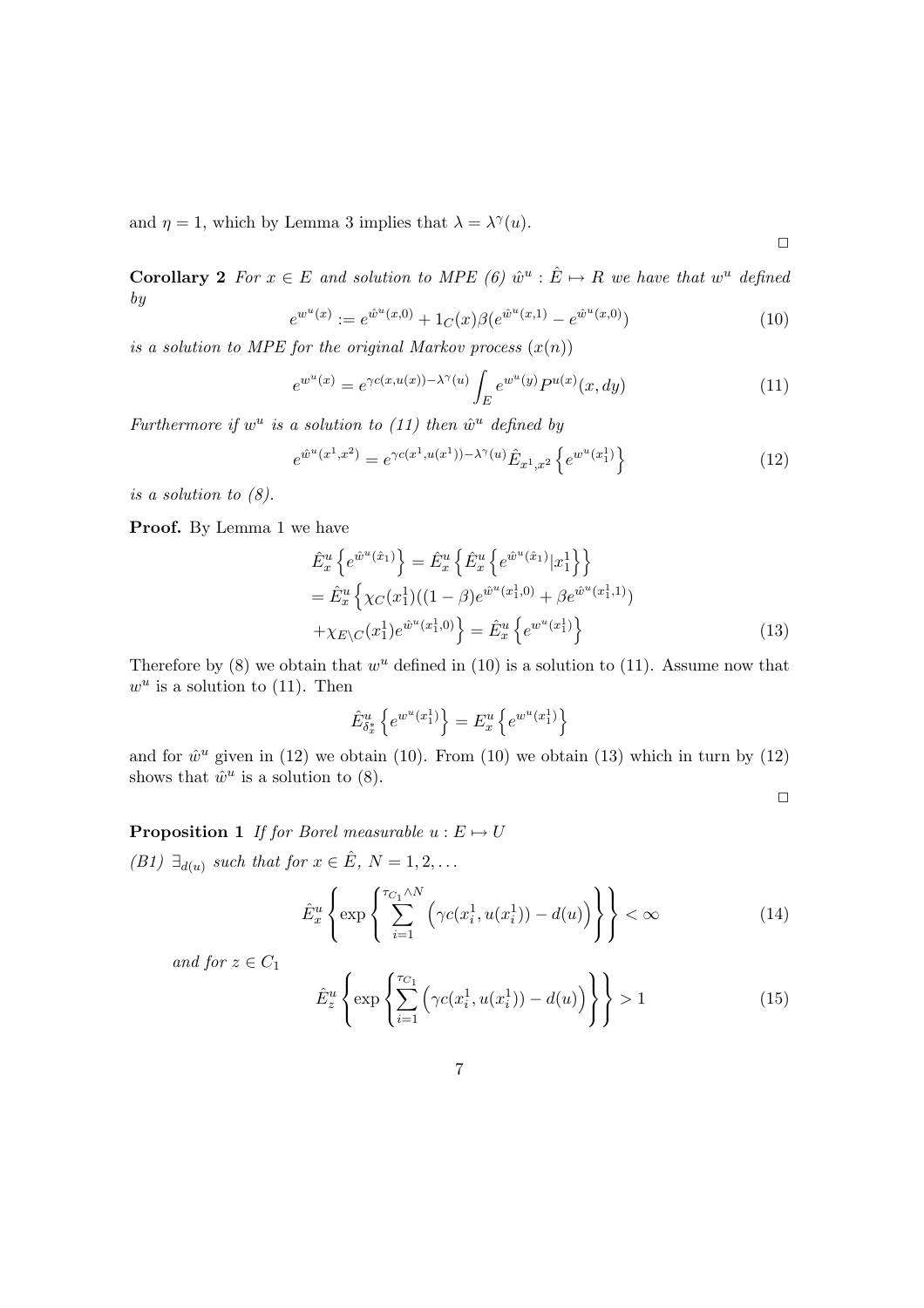(B2) for  $x \in \hat{E}$ 

$$
\inf_{N} \hat{E}_x^u \left\{ \exp \left\{ \sum_{i=1}^{\sigma_{C_1} \wedge N - 1} \left( \gamma c(x_i^1, u(x_i^1)) - \lambda^\gamma(u) \right) \right\} \right\} > 0 \tag{16}
$$

(B3) for  $x \in \hat{E}$ 

$$
\sup_{N} \hat{E}_x^u \left\{ \exp \left\{ \sum_{i=1}^{\sigma_{C_1} \wedge N - 1} \left( \gamma c(x_i^1, u(x_i^1)) - \lambda^{\gamma}(u) \right) \right\} \right\} < \infty \tag{17}
$$

with  $\sigma_{C_1} = \inf \{ i \geq 0 : \hat{x}(i) \in C_1 \}$ 

then for  $x\in E$ 

$$
\lambda^{\gamma}(u) = \lim_{n \to \infty} \frac{1}{n} \ln E_x^u \left\{ \exp \left\{ \sum_{i=0}^{n-1} \gamma c(x_i, u(x_i)) \right) \right\} \right\}
$$
(18)

**Proof.** Let  $\lambda > \lambda^{\gamma}(u)$ . For  $z \in C_1$  we have

$$
\hat{E}_z^u \left\{ \exp \left\{ \sum_{i=1}^{\tau_{C_1}} \left( \gamma c(x_i^1, u(x_i^1)) - \lambda \right) \right\} \right\} < 1
$$

and consequently for  $N\ge N_0$ 

$$
\hat{E}_z^u \left\{ \exp \left\{ \sum_{i=1}^{\tau_{C_1} \wedge N} \left( \gamma c(x_i^1, u(x_i^1)) - \lambda \right) \right\} \right\} \le 1.
$$
\n(19)

Let

$$
e^{w_N^u(x)} = \hat{E}_x^u \left\{ \exp \left\{ \sum_{i=0}^{\sigma_{C_1} \wedge N - 1} \left( \gamma c(x_i^1, u(x_i^1)) - \lambda \right) \right\} \right\}.
$$
 (20)

By (B3)  $w_N^u$  is well defined. For  $x \notin C_1$ 

$$
e^{w_{N+1}^u(x)} = \hat{E}_x^u \left\{ e^{\gamma c(x_0^1, u(x_0^1)) - \lambda} \hat{E}_{\hat{x}_1}^u \left\{ \exp \left\{ \sum_{i=0}^{\sigma_{C_1} \wedge N - 1} \left( \gamma c(x_i^1, u(x_i^1)) - \lambda \right) \right\} \right\} \right\}
$$
  
=  $\hat{E}_x^u \left\{ e^{\gamma c(x_0^1, u(x_0^1)) - \lambda} e^{w_N^u(\hat{x}_1)} \right\}$  (21)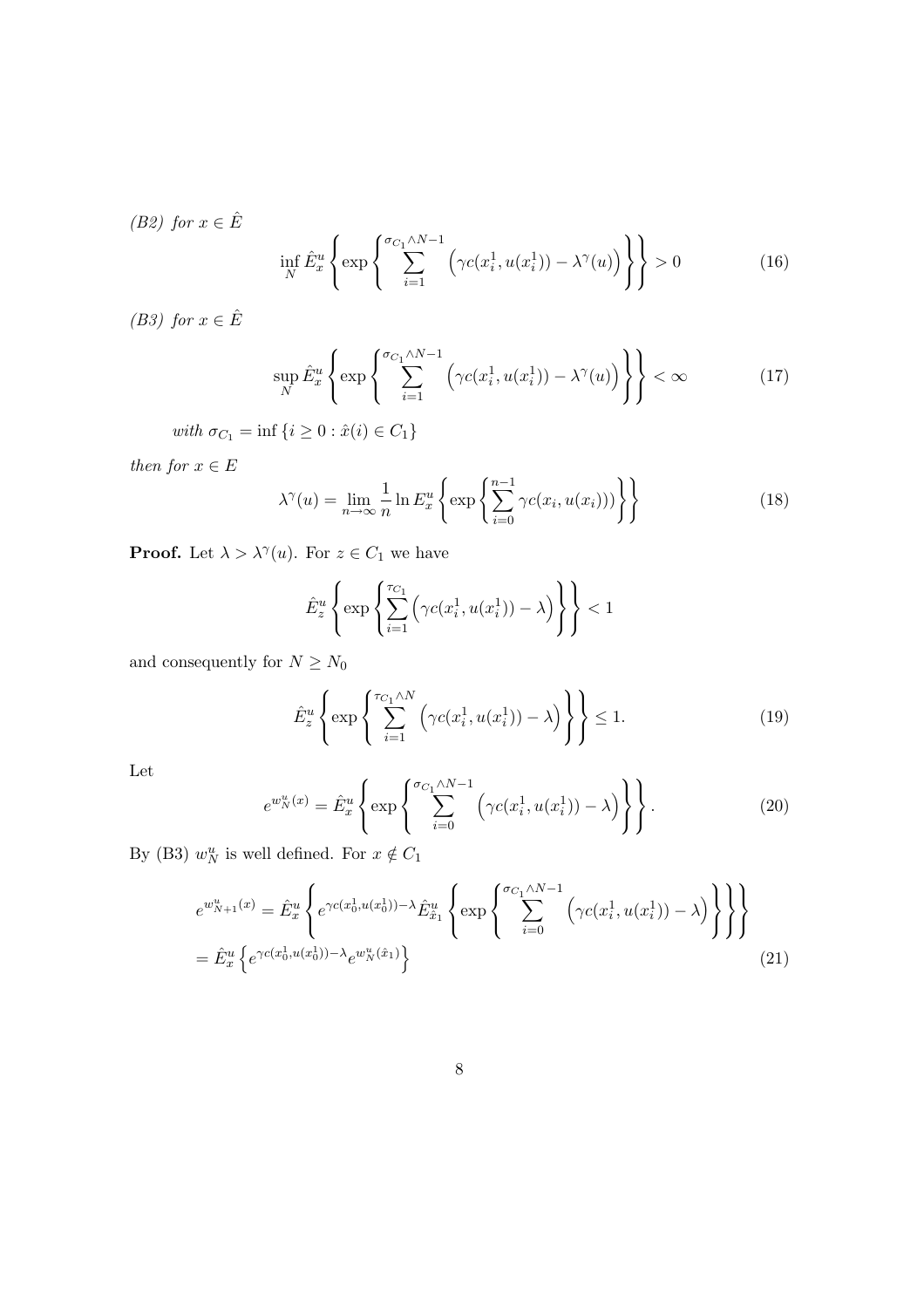and  $x \in C_1$  by (19) we have

$$
e^{w_{N+1}^{u}(x)} = e^{\gamma c(x_0^1, u(x_0^1)) - \lambda} \ge
$$
  
\n
$$
\geq \hat{E}_x^u \left\{ e^{\gamma c(x_0^1, u(x_0^1)) - \lambda} \hat{E}_{\hat{x}_1}^u \left\{ \exp \left\{ \sum_{i=0}^{\sigma_{C_1} \wedge N - 1} \left( \gamma c(x_i^1, u(x_i^1)) - \lambda \right) \right\} \right\} \right\}
$$
  
\n
$$
= \hat{E}_x^u \left\{ e^{\gamma c(x_0^1, u(x_0^1)) - \lambda} e^{w_N^u(\hat{x}_1)} \right\}
$$
\n(22)

Consequently

$$
e^{w_{N+1}^u(x)} \geq \hat{E}^u_x \left\{ e^{\gamma c(x_0^1,u(x_0^1)) - \lambda} e^{w_N^u(\hat{x}_1)} \right\}
$$

and by iteration for  $N\ge N_0$ 

$$
e^{w_{N+k}^u(x)} \geq \hat{E}_x^u \left\{ e^{\sum_{i=0}^{k-1} (\gamma c(x_i^1, u(x_i^1)) - \lambda)} e^{w_N^u(\hat{x}_k)} \right\}
$$
  

$$
\geq \hat{E}_x^u \left\{ e^{\sum_{i=0}^{k-1} (\gamma c(x_i^1, u(x_i^1)) - \lambda)} e^{-\gamma ||c||N} \right\}.
$$

**Therefore** 

$$
\frac{1}{k} \ln \hat{E}_x^u \left\{ e^{\gamma \sum_{i=0}^{k-1} c(x_i^1, u(x_i^1))} \right\} \leq \frac{1}{k} \gamma ||c||N
$$
\n
$$
+ \frac{1}{k} \sup_N \ln \hat{E}_x^u \left\{ \exp \left\{ \sum_{i=1}^{\sigma_{C_1} \wedge N - 1} \left( \gamma c(x_i^1, u(x_i^1)) - \lambda^{\gamma}(u) \right) \right\} \right\} + \lambda
$$

and by (B3)

$$
\limsup_{k\to\infty}\frac{1}{k}\ln\hat{E}^u_x\left\{e^{\gamma\sum_{i=0}^{k-1}c(x^1_i,u(x^1_i))}\right\}\leq\lambda
$$

Consequently letting  $\lambda$  decreasing to  $\lambda^{\gamma}(u)$  we obtain

$$
\limsup_{k \to \infty} \frac{1}{k} \ln \hat{E}_x^u \left\{ e^{\gamma \sum_{i=0}^{k-1} c(x_i^1, u(x_i^1))} \right\} \le \lambda^{\gamma}(u)
$$
\n(23)

Assume now that  $\lambda < \lambda^{\gamma}(u)$ . Then by (B1) for  $z \in C_1$  and  $\lambda$  close to  $\lambda^{\gamma}(u)$  we have

$$
\hat{E}_z^u \left\{ \exp \left\{ \sum_{i=1}^{\tau_{C_1}} \left( \gamma c(x_i^1, u(x_i^1)) - \lambda \right) \right\} \right\} > 1
$$

and consequently for  $N \geq N_0$ 

$$
\hat{E}_z^u \left\{ \exp \left\{ \sum_{i=1}^{\tau_{C_1} \wedge N} \left( \gamma c(x_i^1, u(x_i^1)) - \lambda \right) \right\} \right\} \ge 1. \tag{24}
$$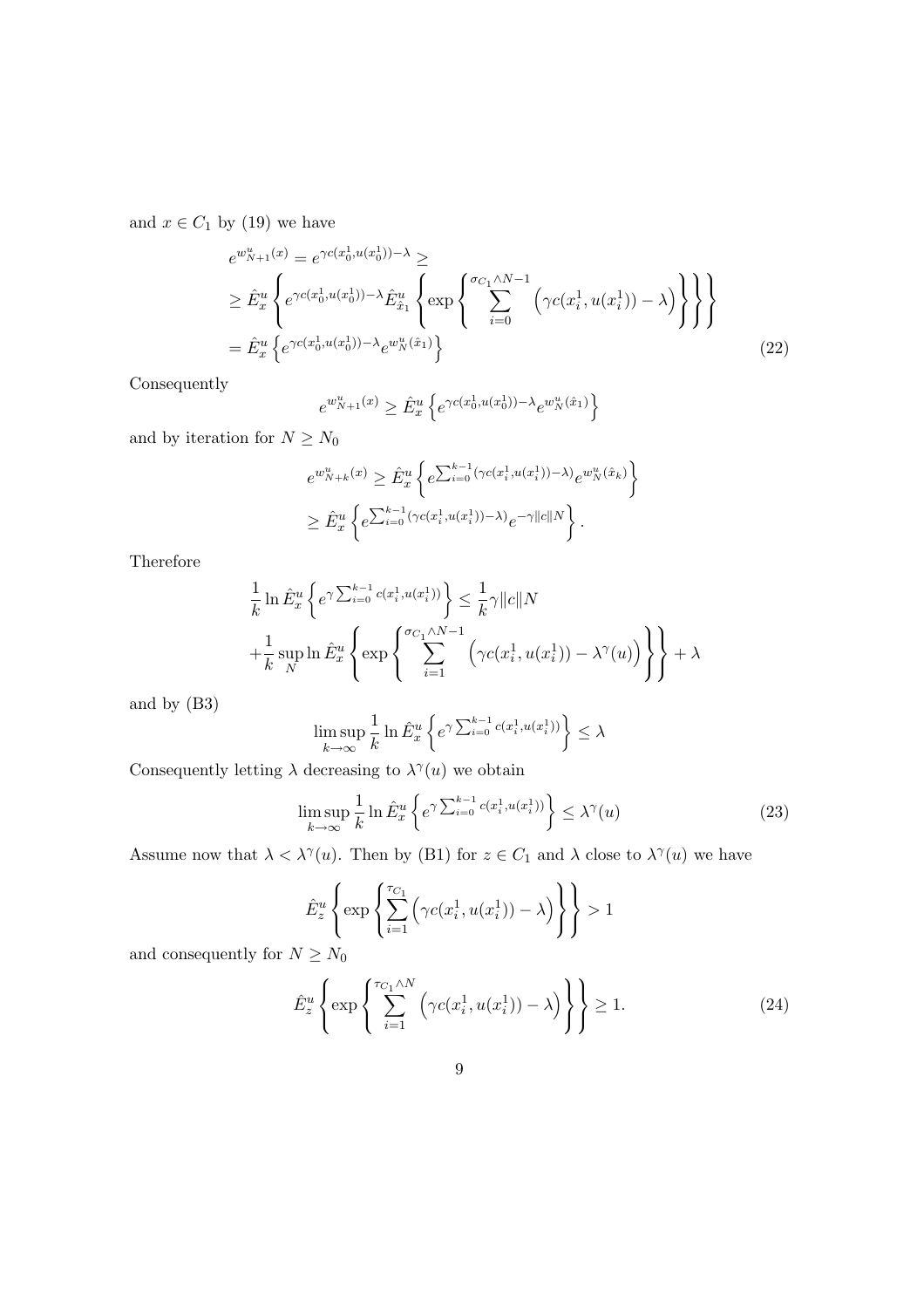Therefore by (B1)  $w_N^u$  given by (20) (now for  $\lambda$  as above) is well defined and similarly as in (21) (22) we have n o

$$
e^{w_{N+1}^u(x)} \le \hat{E}_x^u \left\{ e^{\gamma c(x_0^1, u(x_0^1)) - \lambda} e^{w_N^u(\hat{x}_1)} \right\} \tag{25}
$$

and by iteration for  $N \geq N_0$ 

$$
e^{w_{N+k}^u(x)} \leq \hat{E}_x^u \left\{ e^{\sum_{i=0}^{k-1} (\gamma c(x_i^1, u(x_i^1)) - \lambda)} e^{w_N^u(\hat{x}_k)} \right\}
$$
  

$$
\leq \hat{E}_x^u \left\{ e^{\sum_{i=0}^{k-1} (\gamma c(x_i^1, u(x_i^1)) - \lambda)} e^{\gamma ||c||N} \right\}.
$$

Therefore

$$
\frac{1}{k} \ln \hat{E}_x^u \left\{ e^{\gamma \sum_{i=0}^{k-1} c(x_i^1, u(x_i^1))} \right\} \ge -\frac{1}{k} \gamma ||c||N
$$
\n
$$
+ \frac{1}{k} \inf_N \ln \hat{E}_x^u \left\{ \exp \left\{ \sum_{i=1}^{\sigma_{C_1} \wedge N - 1} \left( \gamma c(x_i^1, u(x_i^1)) - \lambda^{\gamma}(u) \right) \right\} \right\} + \lambda
$$

and by (B2)

$$
\liminf_{k \to \infty} \frac{1}{k} \ln \hat{E}_x^u \left\{ e^{\gamma \sum_{i=0}^{k-1} c(x_i^1, u(x_i^1))} \right\} \ge \lambda
$$

and finally

$$
\liminf_{k \to \infty} \frac{1}{k} \ln \hat{E}_x^u \left\{ e^{\gamma \sum_{i=0}^{k-1} c(x_i^1, u(x_i^1))} \right\} \ge \lambda^{\gamma}(u)
$$
\n(26)

 $\Box$ 

which together with  $(23)$  using  $(3)$  completes the proof.

Remark 2 Notice that under (D1) the conclusion of Proposition 1 i.e. (18) holds. In fact, under (D1) condition (14) is satisfied with  $d(u) = \inf_{x \in E, a \in U} \gamma c(x, a)$  and (15) holds provided that the process  $(\hat{x}_n)$  starting from  $C_1$  enters the set

$$
\left\{x = (x^1, x^2) \in \hat{E} : \gamma c(x^1, u(x^1)) > \inf_{z \in E, a \in U} \gamma c(z, a)\right\}
$$

before hitting  $C_1$  with positive probability. In the case  $(\hat{x}_n)$  does not enter the above set we have equality in (15) and then also  $(24)$  is satisfied so that under (B2) and (B3) equality (18) holds. By Hölder inequality using the fact that  $\lambda^{\gamma}(u) \leq \sup_{x \in E, a \in U} \gamma c(x, a)$  we have that

$$
1 \leq \left(\hat{E}_x^u \left\{ \exp\left\{\sum_{i=1}^{\sigma_{C_1} \wedge N-1} \left(-\gamma c(x_i^1,u(x_i^1)) + \lambda^\gamma(u)\right)\right\}\right\}\right)^{\frac{1}{2}}
$$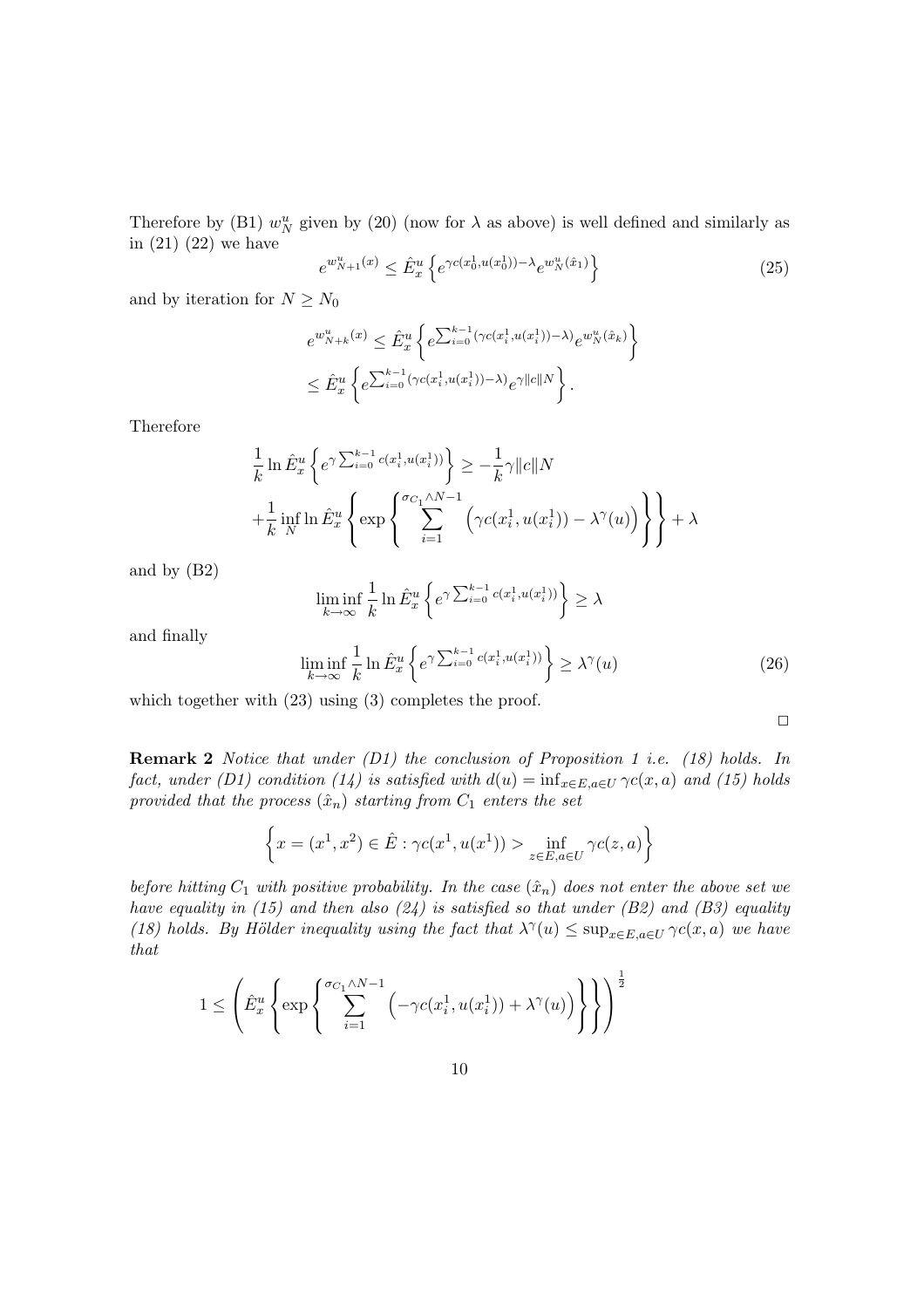$$
\left\{\hat{E}_x^u \left\{ \exp\left\{\sum_{i=1}^{\sigma_{C_1} \wedge N-1} \left(\gamma c(x_i^1, u(x_i^1)) - \lambda^{\gamma}(u)\right) \right\}\right\}\right\}^{\frac{1}{2}} \leq \left(\hat{E}_x^u \left\{ e^{\gamma ||c||_{sp}\tau_{C_1}} \right\}\right)^{\frac{1}{2}}
$$

$$
\left(\hat{E}_x^u \left\{ \exp\left\{\sum_{i=1}^{\sigma_{C_1} \wedge N-1} \left(\gamma c(x_i^1, u(x_i^1)) - \lambda^{\gamma}(u)\right) \right\}\right\}\right)^{\frac{1}{2}}
$$

from which under (D1) inequality (16) holds. Since  $\lambda^{\gamma}(u) \geq \inf_{x \in E, a \in U} \gamma c(x, a)$ , under  $(D1)$   $(17)$  also holds.

## 4 Uniformly ergodic approximation of controlled Markov processes

We shall now assume that

(A4) for  $x \in E$ ,  $A \in \mathcal{E}$ 

$$
P^{a}(x, A) = \int_{A} p(x, a, y)\nu(dy)
$$
\n(27)

where  $p$  is a positive continuous function of its coordinates.

Denote by |x| the value of  $\rho(x, \theta)$ , where  $\rho$  is a metric on E compatible with the topology of E and  $\theta \in E$  is a fixed point. Let

$$
\tilde{p}_N(x, a, y) = \begin{cases}\n\frac{p(x, a, y)}{\Delta_N^a(x)} & \text{for} \quad |y| \le N \\
\frac{p(\theta, \bar{a}, y)}{\Delta_N^a(x)} & \text{for} \quad |y| \ge N + 1 \\
\frac{p(x, a, y)(N+1-|y|)+p(\theta, \bar{a}, y)(|y|-N)}{\Delta_N^a(x)} & \text{elsewhere}\n\end{cases}
$$

with  $\Delta_N^a(x) = P^a(x, B_N) + P^{\bar{a}}(\theta, B_{N+1}^c) + \int_{B_{N+1}\setminus B_N} [p(x, a, y)(N+1-|y|) + p(\theta, \bar{a}, y)(|y| [N]\nu(dy)$ , where  $B_N = \{x \in E : |x| \le N\}$  and  $\bar{a}$  is a fixed element of U. Let

$$
p_N(x, a, y) = \tilde{p}_N(x, a, y) \text{ if } |x| \le N
$$
  

$$
p_N(x, a, y) = \tilde{p}_N\left(\frac{x}{|x|}N, a, y\right) \text{ for } |x| > N.
$$

and define

$$
P_N^a(x, dy) = p_N(x, a, y)\nu(dy)
$$
\n(28)

We clearly have that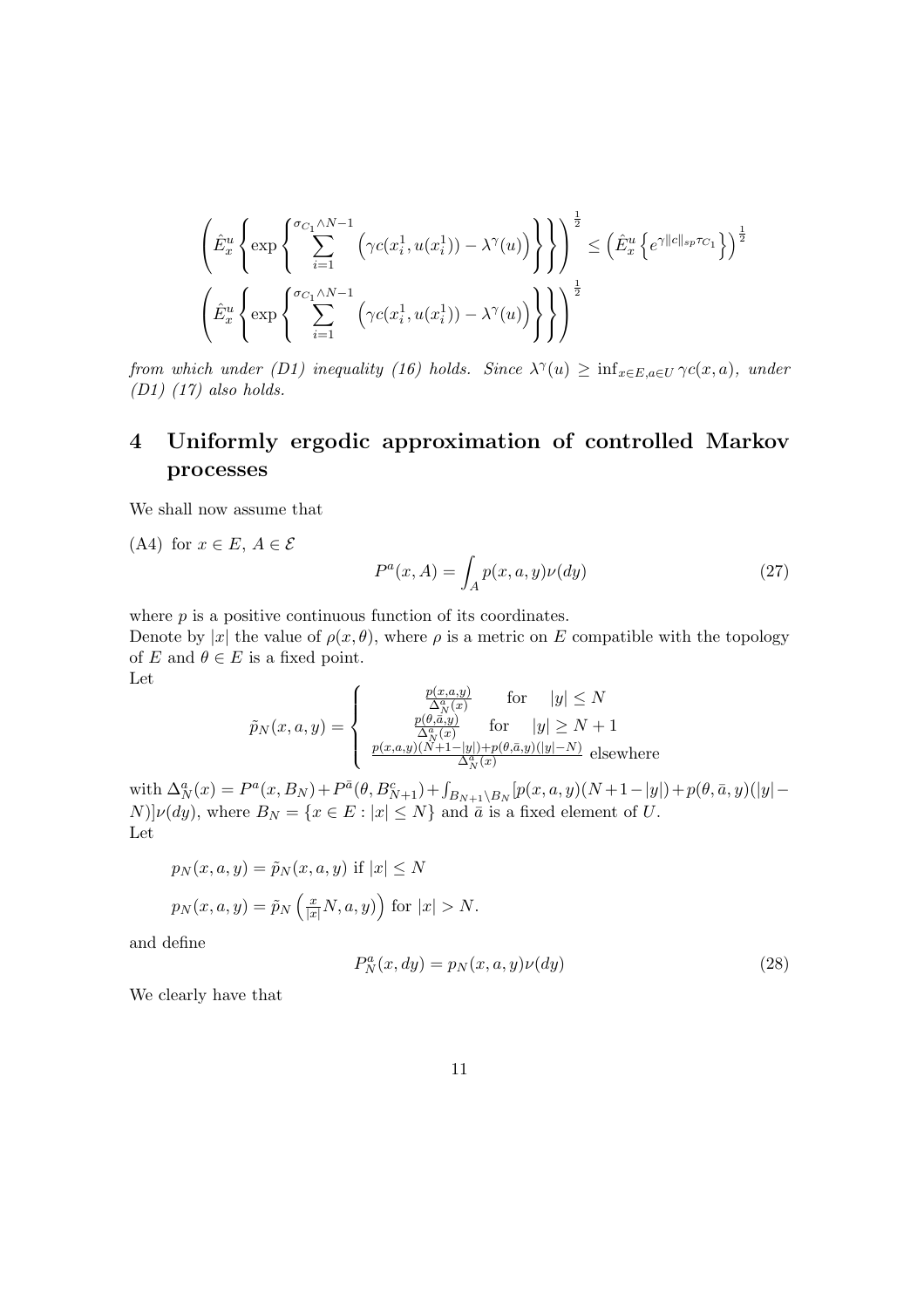#### Lemma 5

$$
\sup_{a \in U} ||P_N^a(x, \cdot) - P^a(x, \cdot)||_{var} \to 0
$$
\n(29)

as  $N \to \infty$ , uniformly in x from compact sets. Furthermore for each N

$$
\sup_{a,a'\in U} \sup_{x,x'\in E} \sup_{y\in E} \frac{p_N(x,a,y)}{p_N(x',a',y)} < \infty \tag{30}
$$

Let for  $(a_n) \in \mathcal{U}_s$ 

$$
F_{Nx}^{(a_n)}(\lambda) = \hat{E}_x^{(a_n),N} \left\{ \exp \left\{ \sum_{i=1}^{T_{C_1}} (\gamma c(x_i^1, a_i) - \lambda) \right\} \right\}
$$
(31)

and

$$
F_x^{(a_n)}(\lambda) = \hat{E}_x^{(a_n)} \left\{ \exp \left\{ \sum_{i=1}^{\tau_{C_1}} (\gamma c(x_i^1, a_i) - \lambda) \right\} \right\},
$$
 (32)

where  $\hat{P}_x^{(a_n),N}$  is a conditional probability of the split Markov process  $(\hat{x}_n)$  corresponding to Markov process  $(x_n)$  with transition probability  $P_N^{a_n}$  at time n.

Notice that whenever  $x \in C_1$  the functions in (31) and (32) do not depend on x and will be denoted by  $F_N^{(a_n)}$  and  $F^{(a_n)}$ . We have

**Proposition 2** Assume that there is  $N_0$  such that for  $N \geq N_0$  there exist  $d_1 < d_2$  such that for  $(a_n) \in \mathcal{U}_s$ ,  $x \in C_1$  we have

$$
F_N^{(a_n)}(d_2) = F_{Nx}^{(a_n)}(d_2) \le 1 \le F_{Nx}^{(a_n)}(d_1) < \infty,\tag{33}
$$

 $F_{Nx}^{(a_n)}(\lambda) \to F_x^{(a_n)}(\lambda)$  for  $x \in C_1$  uniformly in  $(a_n) \in \mathcal{U}_s$  and  $\lambda \in [d_1, d_2]$ , and furthermore

$$
\sup_{(a_n)} |F^{(a_n)\prime}(d_1)| < \infty,\tag{34}
$$

where  $\ell$  stands for the derivative with respect to  $\lambda$ . Then

$$
\lambda_N^{\gamma}((a_n)) := \left(F_N^{(a_n)}\right)^{-1}(1) \to \left(F^{(a_n)}\right)^{-1}(1) = \lambda^{\gamma}((a_n))
$$
\n(35)

uniformly in  $(a_n) \in \mathcal{U}_s$  as  $N \to \infty$ .

**Proof.** Assume that there is  $\varepsilon > 0$ , a sequence  $(a_n^k)$  of strategies from  $\mathcal{U}_s$  and sequence  $N_k \to \infty$  such that

$$
|\lambda_{N_k}^{\gamma}((a_n^k)) - \lambda^{\gamma}((a_n^k))| > \varepsilon.
$$
 (36)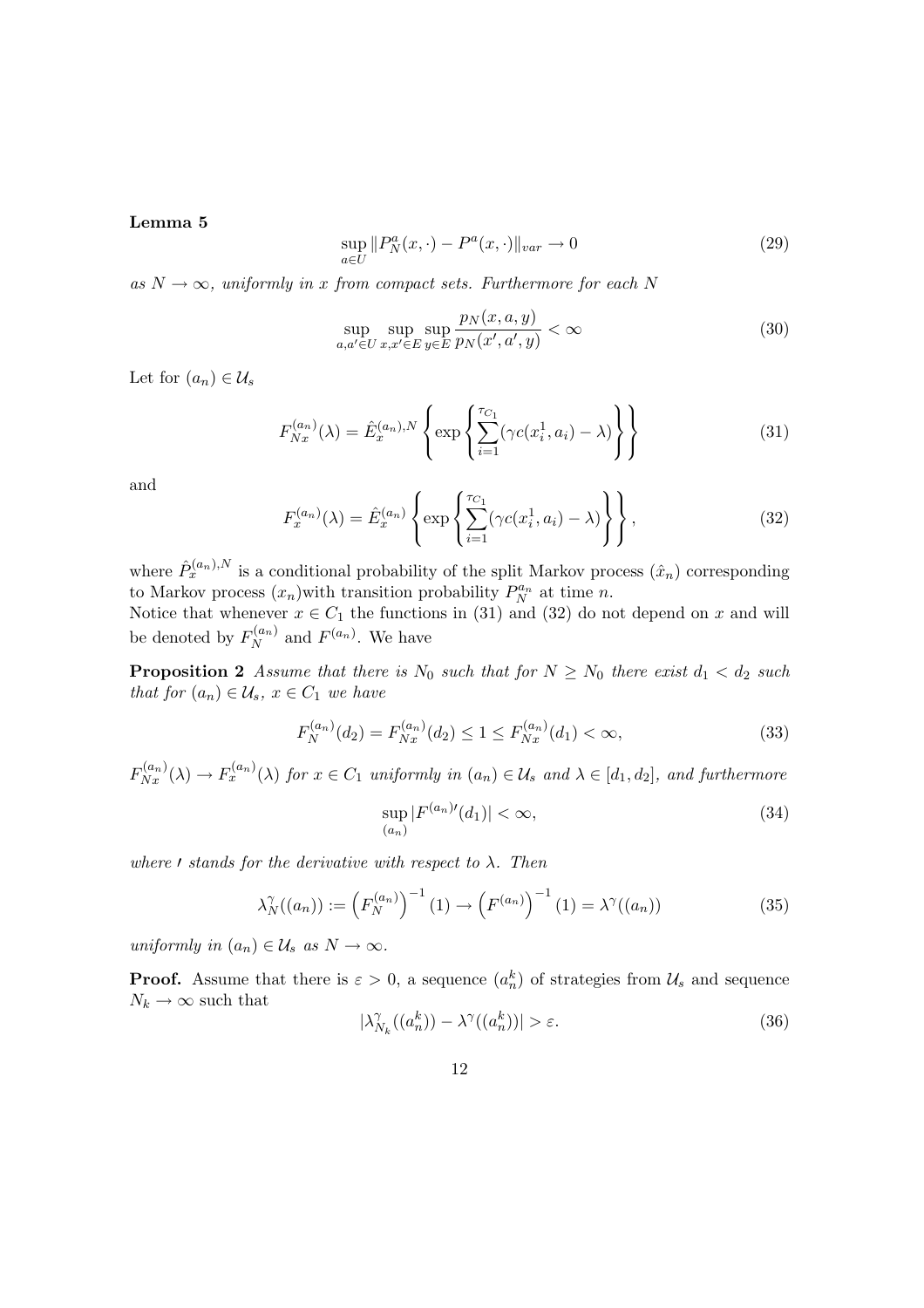By assumption we have that

$$
|F_{N_kx}^{(a_n^k)}(\lambda_{N_k}((a_n^k))) - F_x^{(a_n^k)}(\lambda_{N_k}((a_n^k)))| \to 0
$$
  

$$
F_x^{(a_n^k)}(\lambda_{N_k}^{\gamma}((a_n^k))) \to 1 = F_{N_kx}^{(a_n^k)}(\lambda_{N_k}^{\gamma}((a_n^k)))
$$
 (37)

and therefore

as  $k \to \infty$ . Since  $F_x^{(a_n^k)}(\lambda^{\gamma}((a_n^k))) = 1$  and  $\sup_{(a_n^k)} |F^{(a_n^k)\prime}(\lambda)|$  is bounded for  $\lambda \in [d_1, d_2]$ (by (34)) we should have  $|\lambda_N^{\gamma}|$  $N_k((a_n^k)) - \lambda^{\gamma}((a_n^k)) \to 0$  as  $k \to \infty$ , which contradicts (36).  $\Box$ 

**Remark 3** Notice that the choice of  $d_1$  and  $d_2$  in (33) is uniform with respect to  $(a_n) \in \mathcal{U}_s$ . Natural candidate is  $d_1 = \inf_{x \in E, a \in U} \gamma c(x, a)$  and  $d_2 = \sup_{x \in E, a \in U} \gamma c(x, a)$ . To have convergence  $F_{Nx}^{(a_n)}(\lambda) \to F_x^{(a_n)}(\lambda)$  for  $x \in C_1$  uniform in  $(a_n) \in \mathcal{U}_M$  and  $\lambda \in [d_1, d_2]$  we have to assume for  $x \in C_1$ 

(D2)  $\sup_{(a_n)\in\mathcal{U}_s} \hat{E}_x^{(a_n)} \{\exp \{\gamma ||c||_{sp}\tau_{C_1}\}\} < \infty$ , and (D3)  $\sup_N \sup_{(a_n)\in\mathcal{U}_s} \hat{E}_x^{(a_n),N} \{\exp\{\gamma ||c||_{sp}\tau_{C_1}\}\}<\infty.$ Since

$$
|F_x^{(a_n)'}(\lambda)| = \hat{E}_x^{(a_n)} \left\{ \tau_{C_1} \exp \left\{ \sum_{i=1}^{\tau_{C_1}} (\gamma c(x_i^1, h_i) - \lambda) \right\} \right\}
$$
  

$$
\leq \hat{E}_x^{(a_n)} \left\{ \tau_{C_1} \exp \left\{ \gamma ||c||_{sp} \tau_{C_1} \right\} \right\}
$$
  

$$
\leq K \hat{E}_x^{(a_n)} \left\{ \exp \left\{ (1 + \varepsilon) \gamma ||c||_{sp} \tau_{C_1} \right\} \right\}
$$

for  $\varepsilon > 0$  and  $K > 0$ , to have  $(34)$  it is sufficient to assume for  $x \in C_1$  that  $(D4)$  sup $_{(a_n)\in\mathcal{U}_s}$   $\hat{E}_x^{(a_n)}$  { $\exp\{(1+\varepsilon)\gamma\|c\|_{sp}\tau_{C_1}\}$ }  $<\infty$  for a sufficiently small  $\varepsilon > 0$ .

By Theorem 1 of [7] using (30) we have

**Proposition 3** For each N there are  $\lambda_N^{\gamma}$  and  $w_N \in C(E)$  such that

$$
e^{w_N(x)} = \inf_{a \in U} \left[e^{\gamma c(x,a) - \lambda_N^{\gamma}} \int_E e^{w_N(y)} P_N^a(x, dy)\right]
$$
(38)

and consequently

$$
\lambda_N^{\gamma} = \inf_{a_n} J_x^{\gamma, N}((a_n)),\tag{39}
$$

where

$$
J_x^{\gamma,N}((a_n)) := \limsup_{t \to \infty} \frac{1}{t} \ln E_x^{(a_n),N} \left\{ \exp \left\{ \sum_{i=0}^{t-1} \gamma c(x_i, a_i) \right\} \right\}
$$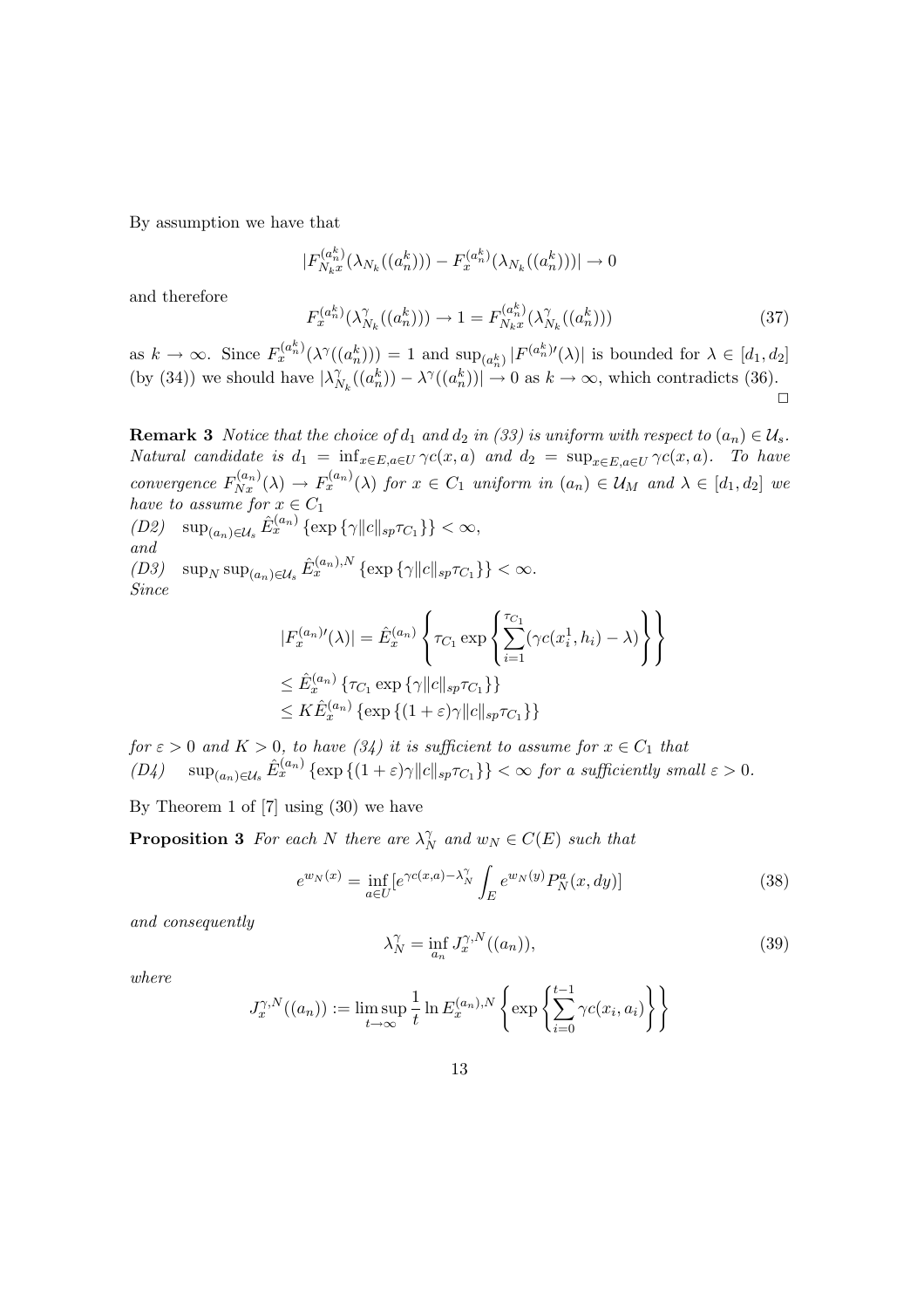and infimum is taken over all admissible controls  $(a_n)$ . Moreover the strategy  $a_n = u_N(x_n)$ , where  $u_N : E \mapsto U$  is a Borel measurable function for which the infimum in  $(38)$  is attained, is optimal.

**Corollary 3** Under  $(D2)$ ,  $(D3)$  and  $(D4)$  we have that

$$
\lambda^{\gamma} := \inf_{(a_n) \in \mathcal{U}_s} J_x^{\gamma}((a_n)) = \lim_{N \to \infty} \lambda_N^{\gamma}
$$
\n(40)

for  $x \in E$ .

Proof. By Remark 3 and Proposition 2

$$
\sup_{(a_n)\in\mathcal{U}_s} |\lambda_N^{\gamma}((a_n)) - \lambda^{\gamma}((a_n))| \to 0.
$$

Since by Remark 2, Proposition 1 and Proposition 2,  $\lambda_N^{\gamma}(a_n)$  =  $\inf_{(a_n)\in\mathcal{U}_{\mathcal{S}}}\lambda_N^{\gamma}(a_n)$  =  $\lambda_N^{\gamma}$ N we obtain (40).

#### $\Box$

### 5 Risk sensitive Bellman equation

Let  $u_N$  be an optimal control function corresponding to  $P_N^a(x, dy)$ . Furthermore assume that

(A5)  $\exists_{\epsilon>0}$  such that  $\forall_K$  compact⊂  $\hat{E}$ 

$$
\sup_{a\in U} \sup_{x\in \hat{K}} \hat{E}_x^{a,N} \left\{ \exp\left\{ \sum_{i=1}^{\tau_{C_1}} (\gamma c(x_i^1, u_N(x_i^1)) - \lambda_N^{\gamma}(u_N))(1+\epsilon) \right\} \right\} = M(K) < \infty,
$$
\n(41)

where above we control the split Markov process  $(\hat{x}_n)$  using at time 0 control  $a_0 = a$  and then  $a_n = u_N(x_n^1)$  for  $n \ge 1$ .

**Theorem 1** Under (A1)-(A5) there exist  $\lambda^{\gamma}$  and a continuous function  $w : E \mapsto R$  such that

$$
e^{w(x)} = \inf_{a \in U} \left[e^{\gamma c(x,a) - \lambda^{\gamma}} \int_E e^{w(y)} P^a(x, dy)\right]
$$
(42)

Moreover, under (D1) satisfied for all  $(a_n) \in \mathcal{U}_s$  we have that  $\lambda^{\gamma}$  is an optimal value of the cost functional  $J_x^{\gamma}$  and the control  $\hat{u}(x_n)$ , where  $\hat{u}$  is a Borel measurable function for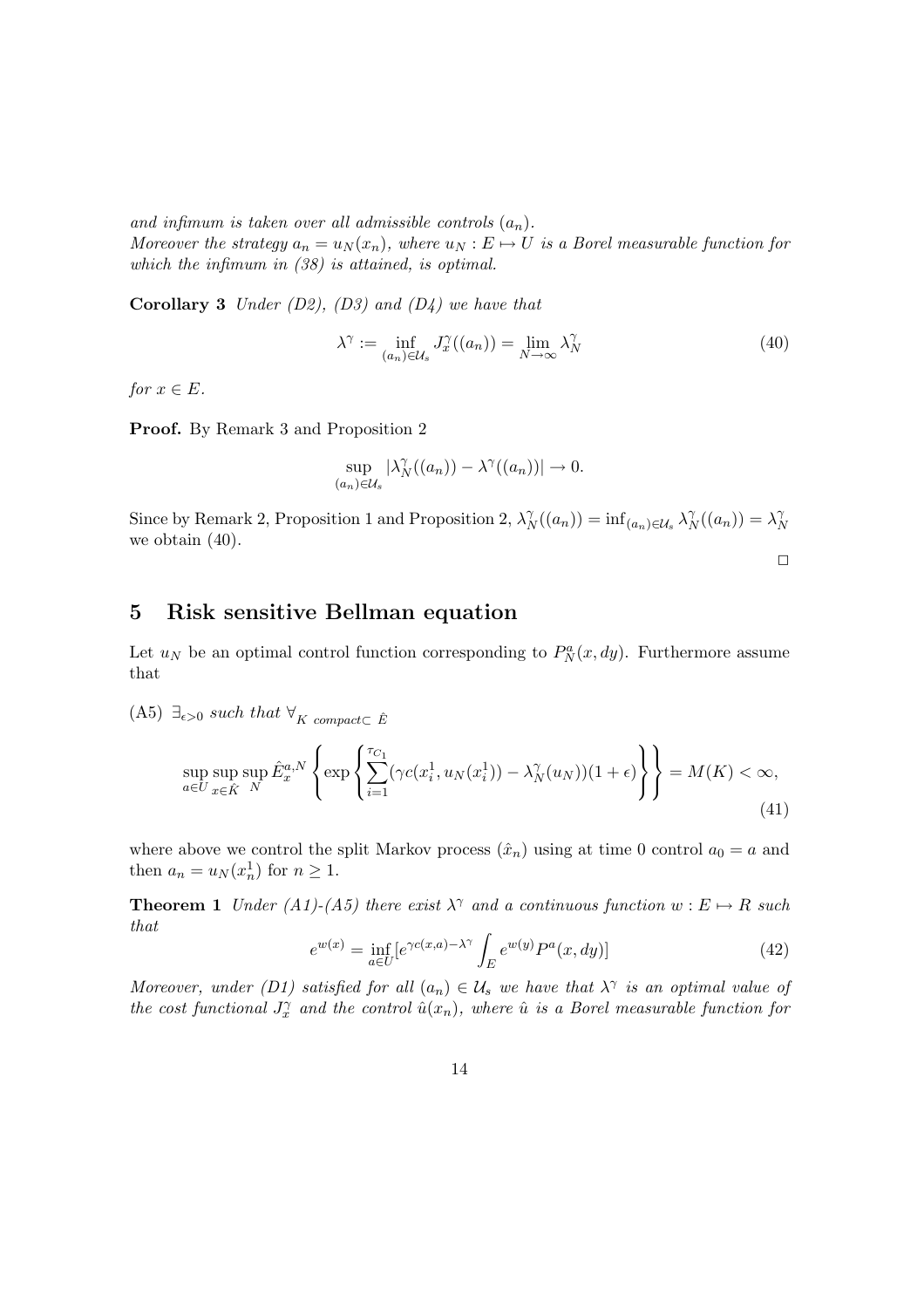which the infimum in the right hand side of  $(42)$  is attained, is an optimal control within the class of controls from  $\mathcal{U}_s$ .

Furthermore, if for admissible control  $(a_n)$  we have that

$$
\limsup_{t \to \infty} E_x^{(a_n)} \left\{ \left( E_{x_t}^{a_t} \left\{ e^{w(x_1)} \right\} \right)^\alpha \right\} < \infty
$$

for every  $\alpha > 1$ , then  $\lambda^{\gamma} \leq J_x^{\gamma}((a_n))$ .

**Proof.** The proof consists of several steps:

Step 1. We prove first that  $\sup_N \hat{E}^{a,N}_x \{\exp\{\hat{w}^{u_N}_N(\hat{x}_1)\}\$ is bounded uniformly on compact subsets of  $(E_0 \cup C_1) \times U$ , where  $\hat{w}_N^{u_N}$  is a solution to the multiplicative Poisson equation corresponding to the transition operator  $P_N^a(x, dy)$  with control function  $u_N$ . In fact,

$$
\hat{E}_x^{a,N} \left\{ \exp \{ \hat{w}_N^{u_N}(\hat{x}_1) \} = \hat{E}_x^{a,N} \left\{ \chi_{C_1}(\hat{x}_1) e^{\gamma c(x_1^1, u_N(x_1^1)) - \lambda_N^{\gamma}(u_N)} \right\} \n+ \hat{E}_x^{a,N} \left\{ \chi_{C_1^c}(\hat{x}_1) \exp \left\{ \sum_{i=1}^{\tau_{C_1}} (\gamma c(x_i^1, u_N(x_i^1)) - \lambda_N^{\gamma}(u_N)) \right\} \right\}
$$
\n(43)

and by (A5) follows the required boundedness.

Step 2. We show now that for  $N = 1, 2, \ldots$ , the functions  $\hat{E}_x^{a,N} \{\exp\{\hat{w}_N^{u_N}(\hat{x}_1)\}\}\$  are equicontinuous in x and a from compact subsets of  $E_0 \cup C_1$  and U respectively.

Notice first that by (29) for each compact set  $K \subset E_0 \cup C_1$ ,  $\varepsilon' > 0$  there is a compact set  $K_1 \supset C_0 \cup C_1$  such that  $\lambda$ 

$$
\sup_{a \in U} \sup_{x \in K} \hat{P}_x^{aN} \left\{ \hat{x}_1 \in K_1^c \right\} < \varepsilon' \tag{44}
$$

Furthermore by Hölder inequality

$$
\sup_{a\in U} \sup_{x\in K} \sup_{N} \hat{E}_{x}^{a,N} \left\{ \chi_{C_{1}^{c}}(\hat{x}_{1}) \chi_{K_{1}^{c}}(\hat{x}_{1}) \exp \left\{ \sum_{i=1}^{\tau_{C_{1}}} (\gamma c(x_{i}^{1}, u_{N}(x_{i}^{1})) - \lambda_{N}^{\gamma}(u_{N})) \right\} \right\}
$$
\n
$$
\leq \sup_{a\in U} \sup_{x\in K} \sup_{N} \left( \hat{P}_{x}^{a,N} \{ \hat{x}_{1} \in K_{1}^{c} \} \right)^{\frac{\varepsilon}{1+\varepsilon}} \sup_{a\in U} \sup_{x\in K} \sup_{N} \left( \hat{E}_{x}^{a,N} \left\{ \exp \left\{ \sum_{i=1}^{\tau_{C_{1}}} (\gamma c(x_{i}^{1}, u_{N}(x_{i}^{1})) - \lambda_{N}^{\gamma}(u_{N}))(1+\epsilon) \right\} \right\} \right) + \frac{\varepsilon}{1+\varepsilon} \left( M(K) \right)^{\frac{\varepsilon}{1+\varepsilon}} \left( M(K) \right)^{\frac{1}{1+\varepsilon}} \tag{45}
$$

Consequently by (43)-(45)

$$
|\hat{E}_{x}^{a,N}\left\{\exp\left\{\hat{w}_{N}^{u_{N}}(\hat{x}_{1})\right\}-\hat{E}_{x'}^{a',N}\left\{\exp\{\hat{w}_{N}^{u_{N}}(\hat{x}_{1})\}\right\}|
$$
\n
$$
\leq e^{|\gamma| ||c||} \|\hat{P}^{a,N}(x, C_{1} \cap \cdot) - \hat{P}^{a'N}(x', C_{1} \cap \cdot)\|_{var} + 2\varepsilon'^{\frac{\varepsilon}{1+\varepsilon}}(M(K))^{\frac{1}{1+\varepsilon}}
$$
\n
$$
+ |\hat{E}_{x}^{a,N}\left\{\chi_{K_{1}}(\hat{x}_{1})\exp\{\hat{w}_{N}^{u_{N}}(\hat{x}_{1})\} - \hat{E}_{x'}^{a',N}\left\{\chi_{K_{1}}(\hat{x}_{1})\exp\{\hat{w}_{N}^{u_{N}}(\hat{x}'_{1})\}\right\}|
$$
\n(46)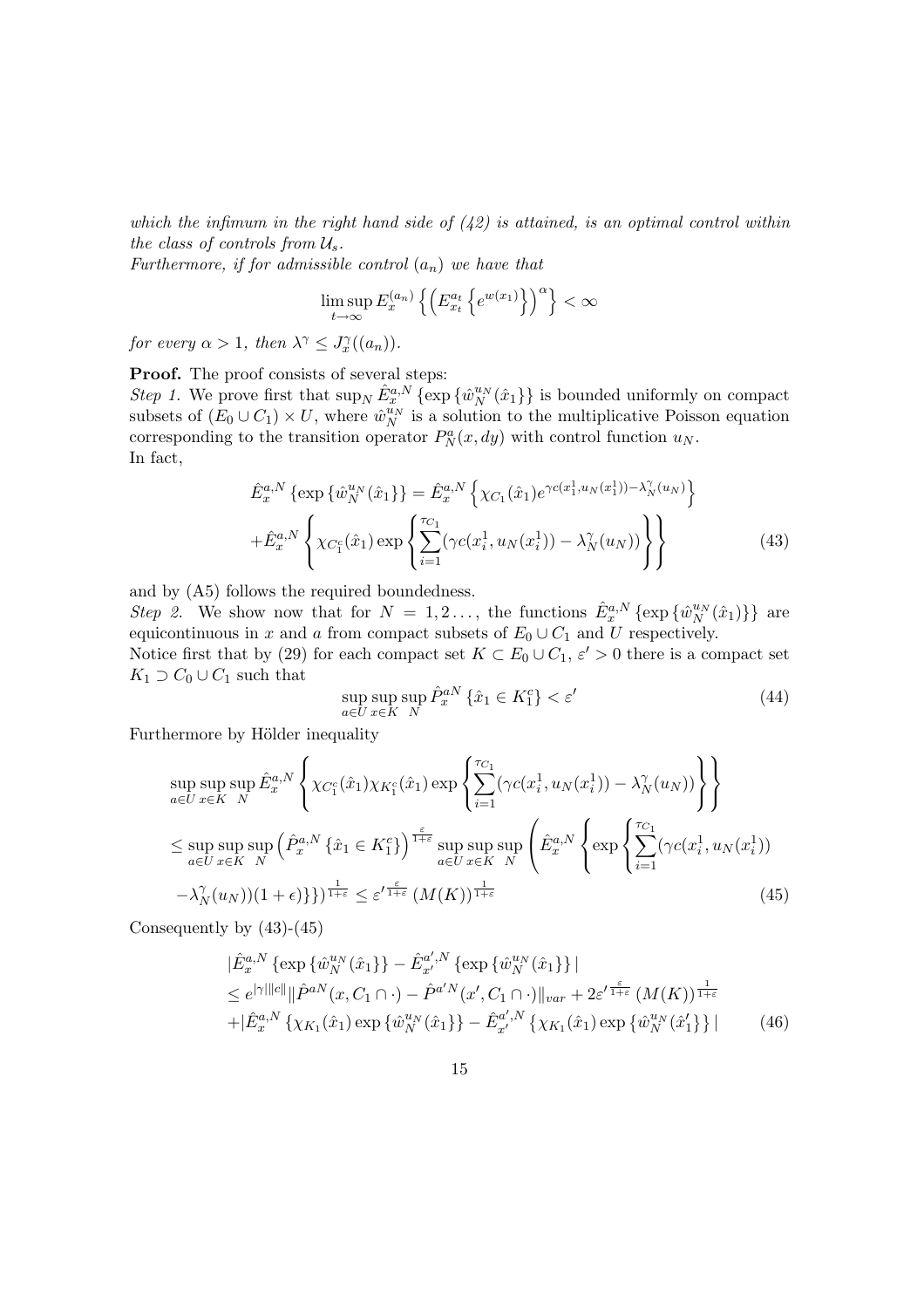For  $\delta > 0$  choose  $K_1$  in (44) such that  $\varepsilon^{\prime \frac{\varepsilon}{1+\varepsilon}} (M(K))^{\frac{1}{1+\varepsilon}} < \frac{\delta}{3}$  $\frac{\delta}{3}$ . Since

$$
\begin{aligned} &\|\hat{E}_{x}^{a,N}\|\left\{\chi_{K_{1}}(\hat{x}_{1})\exp\left\{\hat{w}_{N}^{u_{N}}(\hat{x}_{1})\right\}-\hat{E}_{x'}^{a',N}\left\{\chi_{K_{1}}(\hat{x}_{1})\exp\left\{\hat{w}_{N}^{u_{N}}(\hat{x}_{1}^{\prime}\right\}\right\}\right|\\ &\leq\sup_{x\in K_{1}}\exp\left\{\hat{w}_{N}^{u_{N}}(x)\right\}\|\hat{P}^{a,N}(x,K_{1}\cap\cdot)-\hat{P}^{a'N}(x',K_{1}\cap\cdot)\|_{var}\end{aligned}
$$

for  $x, x' \in E_0 \cup C_1$  and  $a, a' \in U$  such that

$$
\|\hat{P}^{aN}(x, C_1 \cap \cdot) - \hat{P}^{a'N}(x', C_1 \cap \cdot)\|_{var} \le \frac{\delta}{3e^{\gamma ||c||}}
$$
\n(47)

and

$$
\|\hat{P}^{aN}(x, K_1 \cap \cdot) - \hat{P}^{a'N}(x', K_1 \cap \cdot)\|_{var} \le \frac{\delta}{3 \sup_{z \in K_1} e^{\hat{w}_N^{u_N}(z)}}
$$
(48)

by (46) we obtain that

$$
|\hat{E}_x^{a,N}\left\{\exp\{\hat{w}_N^{u_N}(\hat{x}_1)\} - \hat{E}_{x'}^{a',N}\left\{\exp\{\hat{w}_N^{u_N}(\hat{x}_1)\}\right\}| \le \delta.
$$

Now by (A5)  $\sup_{z \in K_1} e^{\hat{w}_N^{u_N}(z)}$  is bounded in N and therefore by (29) we can choose x, x' and  $a, a'$  in (47) and (48) uniformly in N, which completes the proof of equicontinuity. Step 3. By step 1, 2 and (9) we immediately see that

$$
E_x^{a,N}\left\{\exp\left\{w_N^{u_N}(x_1)\right\}\right\}
$$

is uniformly (in N) bounded and equicontinuous in x and a from compact subsets of  $E \times U$ . Since  $u_N$  is optimal for  $P_N^a(x, dy)$  we have that  $w_N^{u_N} = w_N$ . Therefore by Ascoli theorem (thm. 33 of [13]) there is a subsequence  $N_k$  such that

$$
E_x^{a,N_k} \left\{ \exp\left\{ w_{N_k}(x_1) \right\} \right\}
$$

converges uniformly in  $a \in U$  and x from compact subsets of E and  $\lambda<sub>k</sub>$  $\gamma_{N_k}^{\gamma}(u_{N_k}) \to \lambda$  (since  $\lambda_N^{\gamma}(u_n) \in \left[ \inf_{x \in E, a \in U} \gamma c(x, a), \sup_{x \in E, a \in U} \gamma c(x, a) \right]$ . Consequently there is a continuous function w such that

$$
e^{w(x)} = \inf_{a \in U} [e^{\gamma c(x,a) - \lambda} \lim_{k \to \infty} \int_{E} e^{w_{N_k}(y)} P_{N_k}^a(x, dy)] \tag{49}
$$

Step 4. To prove that function w defined in (49) is a solution to the Bellman equation (42) it remains to show that

$$
\lim_{k \to \infty} E_x^{a, N_k} \left\{ \exp \{ w_{N_k}(x_1) \} \right\} = E_x^a \left\{ e^{w(x_1)} \right\}.
$$
\n(50)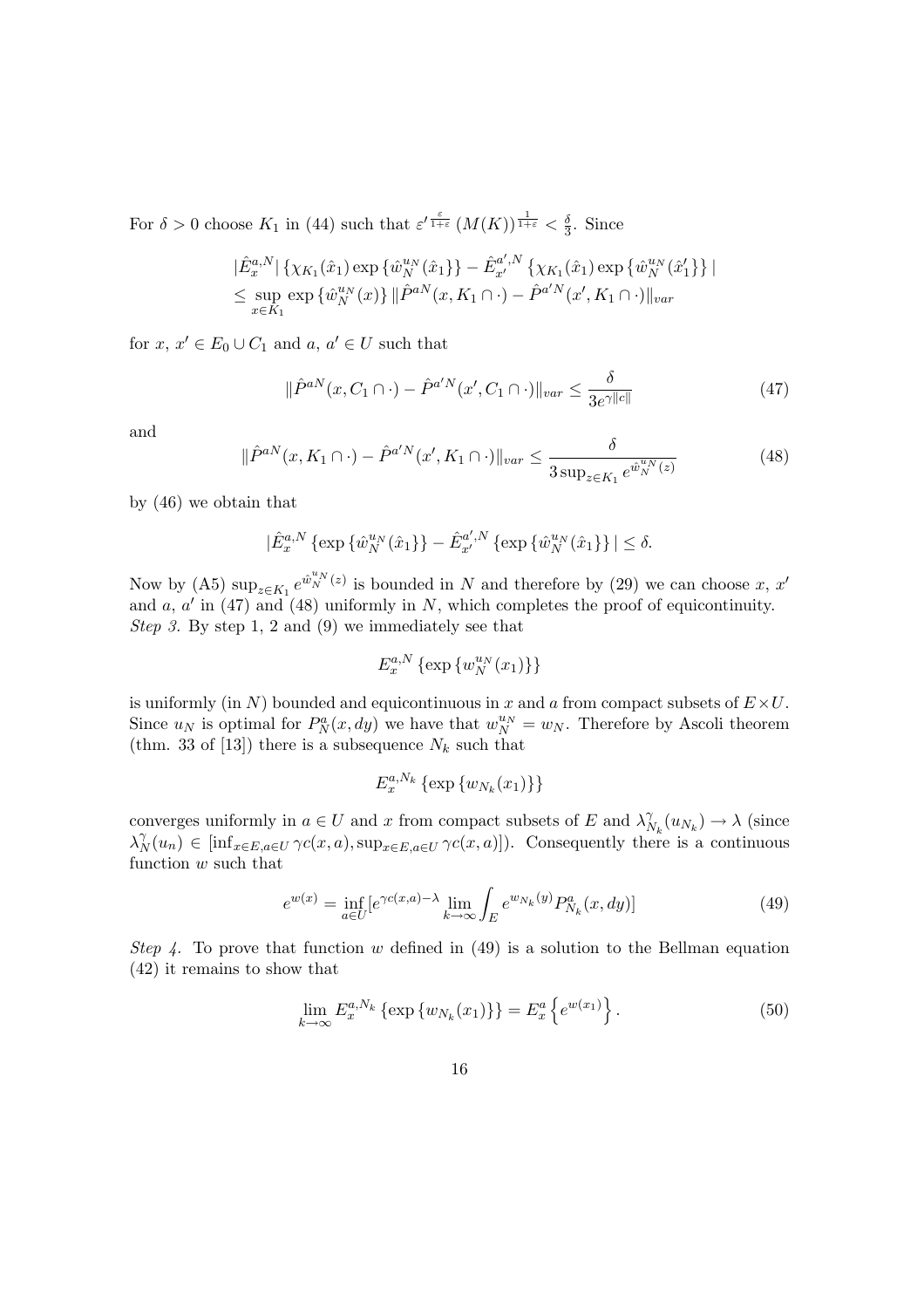In fact, by Fatou lemma

$$
E_x^a \left\{ e^{w(x_1)} \right\} \le \lim_{k \to \infty} E_x^{a, N_k} \left\{ \exp \left\{ w_{N_k}(x_1) \right\} \right\} < \infty \tag{51}
$$

By step 1 and 2 one can find a compact set  $K_1 \supset C$  such that

$$
\sup_{N} \sup_{a \in U} E_{x}^{a,N} \left\{ \chi_{K_{1}^{c}}(x_{1}) \exp \left\{ w_{N}(x_{1}) \right\} \right\} \leq \frac{\varepsilon}{3}
$$
\n(52)

and

$$
\sup_{a\in U} E_x^a \left\{ \chi_{K_1^c}(x_1) \exp \left\{ w(x_1) \right\} \right\} \le \frac{\varepsilon}{3}.
$$
\n(53)

Therefore

$$
|E_{x}^{a} \{\exp \{w(x_{1})\}\}-E_{x}^{a,N_{k}} \{\exp \{w_{N_{k}}(x_{1})\}\}| \le
$$
  
\n
$$
|E_{x}^{a} \{\chi_{K_{1}}(x_{1}) \exp \{w(x_{1})\}\}-E_{x}^{a,N_{k}} \{\chi_{K_{1}}(x_{1}) \exp \{w(x_{1})\}\}|
$$
  
\n
$$
+|E_{x}^{a,N_{k}} \{\chi_{K_{1}}(x_{1}) (\exp \{w(x_{1})\}-\exp \{w_{N_{k}}(x_{1})\})\}|
$$
  
\n
$$
+E_{x}^{a,N_{k}} \{\chi_{K_{1}^{c}}(x_{1}) \exp \{w_{N_{k}}(x_{1})\}\} + E_{x}^{a} \{\chi_{K_{1}^{c}}(x_{1}) \exp \{w(x_{1})\}\}
$$
  
\n
$$
\leq \sup_{x \in K_{1}} e^{w(x)} ||P^{a}(x, K_{1} \cap \cdot) - P^{aN}(x, K_{1} \cap \cdot) ||_{var} + \sup_{x \in K_{1}} |e^{w(x)} - e^{w_{N_{k}}}(x)| + \frac{2\varepsilon}{3}.
$$

Consequently letting  $k \to \infty$  and taking into account that  $\varepsilon$  may be arbitrarily small we obtain the convergence (50). By continuity on x and a of the right hand side of (42) we have the existence of a Borel measurable function  $\hat{u}$  for which the infimum is attained. Step 5. We shall show now that for Borel measurable  $u : E \mapsto U$  we have we have  $\lambda^{\gamma}(u) \geq \lambda^{\gamma}$ . In fact, then

$$
e^{w(x)} \le e^{\gamma c(x, u(x)) - \lambda^{\gamma}} \int_{E} e^{w(y)} P^{u(x)}(x, dy). \tag{54}
$$

Define following (12)

$$
e^{\hat{w}^u(x^1, x^2)} = e^{\gamma c(x^1, u(x^1)) - \lambda^{\gamma}} \hat{E}_{x^1, x^2}^{u(x^1)} \left\{ e^{w(x^1_1)} \right\} \tag{55}
$$

Since by (3) for  $a \in U$ 

$$
E_x^a \{ e^{w(x_1)} \} = \hat{E}_{\delta_x^*}^a \{ e^{w(x_1^1)} \} =
$$
  
 
$$
\chi_C(x) [(1 - \beta) \hat{E}_{(x,0)}^a \{ e^{w(x_1^1)} \} + \beta \hat{E}_{(x,1)}^a \{ e^{w(x_1^1)} \} ] + \chi_{E \setminus C}(x) \hat{E}_{(x,0)}^a \{ e^{w(x_1^1)} \}.
$$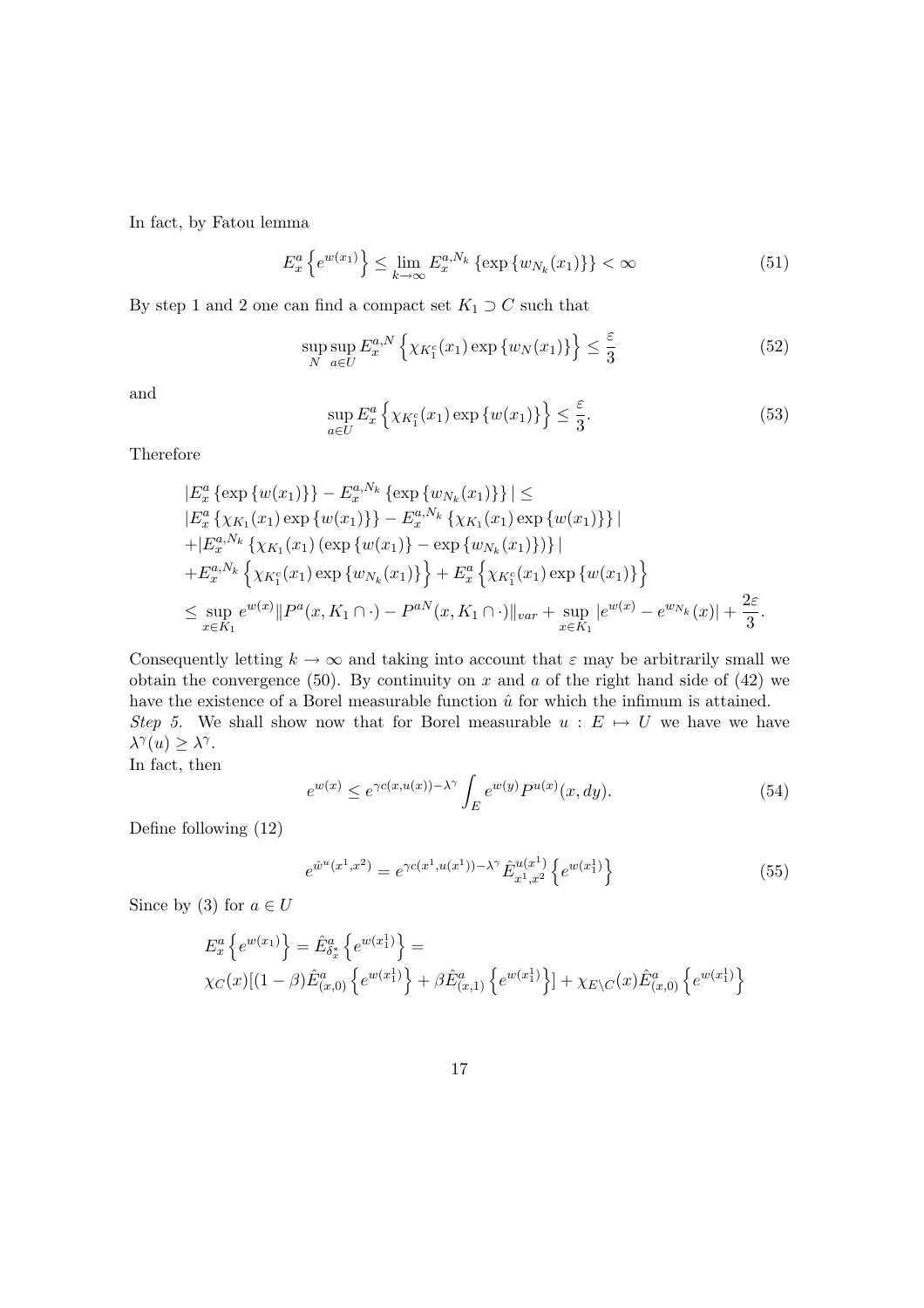we have from (54)

$$
e^{w(x)} \leq [e^{\gamma c(x,u(x))-\lambda^{\gamma}} \left(\chi_C(x)[(1-\beta)\hat{E}_{(x,0)}^{u(x)}\left\{e^{w(x_1^1)}\right\} + \beta \hat{E}_{(x,1)}^{u(x)}\left\{e^{w(x_1^1)}\right\}] + \chi_{E\setminus C}(x)\hat{E}_{(x,0)}^{u(x)}\left\{e^{w(x_1^1)}\right\}\right) =
$$
  
 
$$
\chi_C(x)\left((1-\beta)e^{\hat{w}^u(x,0)} + \beta e^{\hat{w}^u(x,1)}\right) + \chi_{E\setminus C}(x)e^{\hat{w}^u(x,0)}
$$

Consequently

$$
\hat{E}_{(x^1,x^2)}^{u(x^1)} \left\{ e^{w(x_1^1)} \right\} \le \hat{E}_{(x^1,x^2)}^{u(x^1)} \left\{ \chi_C(x_1^1) \left( (1-\beta) e^{\hat{w}^u(x_1^1,0)} + \beta e^{\hat{w}^u(x_1^1,1)} \right) + \chi_{E \setminus C}(x_1^1) e^{\hat{w}^u(x_1^1,0)} \right\} \n= \hat{E}_{(x^1,x^2)}^{(u(x^1))} \left\{ e^{\hat{w}^u(x_1)} \right\}.
$$
\n(56)

Therefore by the definition of  $\hat{w}^u$  we have that

$$
e^{\hat{w}(x^1, x^2)} \le e^{\gamma c(x^1, u(x^1)) - \lambda^{\gamma}} \hat{E}_{(x^1, x^2)}^{u(x^1)} \left\{ e^{\hat{w}^u(x_1)} \right\} \tag{57}
$$

Iterating the last inequality for  $z \in C_1$  we obtain

$$
\hat{E}_z^u \left\{ e^{\hat{w}(x_1)} \right\} \le \hat{E}_z^u \left\{ \exp \left\{ \sum_{i=1}^{\tau_{C_1}} (\gamma c(x_i^1, u(x_i^1)) - \lambda^{\gamma}) \right\} \hat{E}_{x_{\tau_{C_1}}}^u \left\{ e^{\hat{w}(x_1)} \right\} \right\} \tag{58}
$$

Since by step 1 we have that  $\hat{E}_z$  $e^{\hat{w}(x_1)}$  $<\infty$  we obtain  $\mathcal{L}$ 

$$
\hat{E}_z \left\{ \exp \left\{ \sum_{i=1}^{\tau_{C_1}} (\gamma c(x_i^1, u(x_i^1)) - \lambda^{\gamma}) \right\} \right\} \ge 1,
$$

for  $z \in C_1$ , which by Lemma 3 implies that  $\lambda^{\gamma} \leq \lambda^{\gamma}(u)$ .

Step 6. Assuming (D1) satisfied for any  $(a_n) \in \mathcal{U}_s$ , by Proposition 1 and Lemma 4 and step 5 we have for any Borel measurable  $u : E \mapsto U$ 

$$
\lambda^{\gamma} = \lambda^{\gamma}(\hat{u}) = J_x^{\gamma}(\hat{u}(x_n)) \leq J_x^{\gamma}((u(x_n))),
$$

which shows optimality of  $(\hat{u}(x_n))$  within the class of stationary controls. If for an admissible control  $(a_n)$  we have  $\limsup_{t\to\infty} E_x^{(a_n)}$ e (  $E^{a_t}_{x_t}$  $\frac{1}{2}$  $e^{w(x_1)}\big\}\big)^{\alpha}\big\}$  $< \infty$  for every  $\alpha > 1$ , then by Hölder inequality we have from  $(42)$ 

$$
w(x) \leq \ln E_x^{(a_n)} \left\{ \exp \left\{ \sum_{i=0}^{t-1} (\gamma c(x_i, a_i) - \lambda^{\gamma}) \right\} E_{x_t}^{a_t} \left\{ e^{w(x_1)} \right\} \right\}
$$
  

$$
\leq -t\lambda^{\gamma} + \ln \left( E_x^{(a_n)} \left\{ \exp \left\{ \sum_{i=0}^{t-1} \gamma c(x_i, a_i) (1 + \epsilon) \right\} \right\} \right)^{\frac{1}{1+\epsilon}}
$$
  

$$
\ln \left( E_x^{(a_n)} \left\{ \left( E_{x_t}^{a_t} \left\{ e^{w(x_1)} \right\} \right)^{1 + \frac{1}{\epsilon}} \right\} \right)^{\frac{\epsilon}{1+\epsilon}}
$$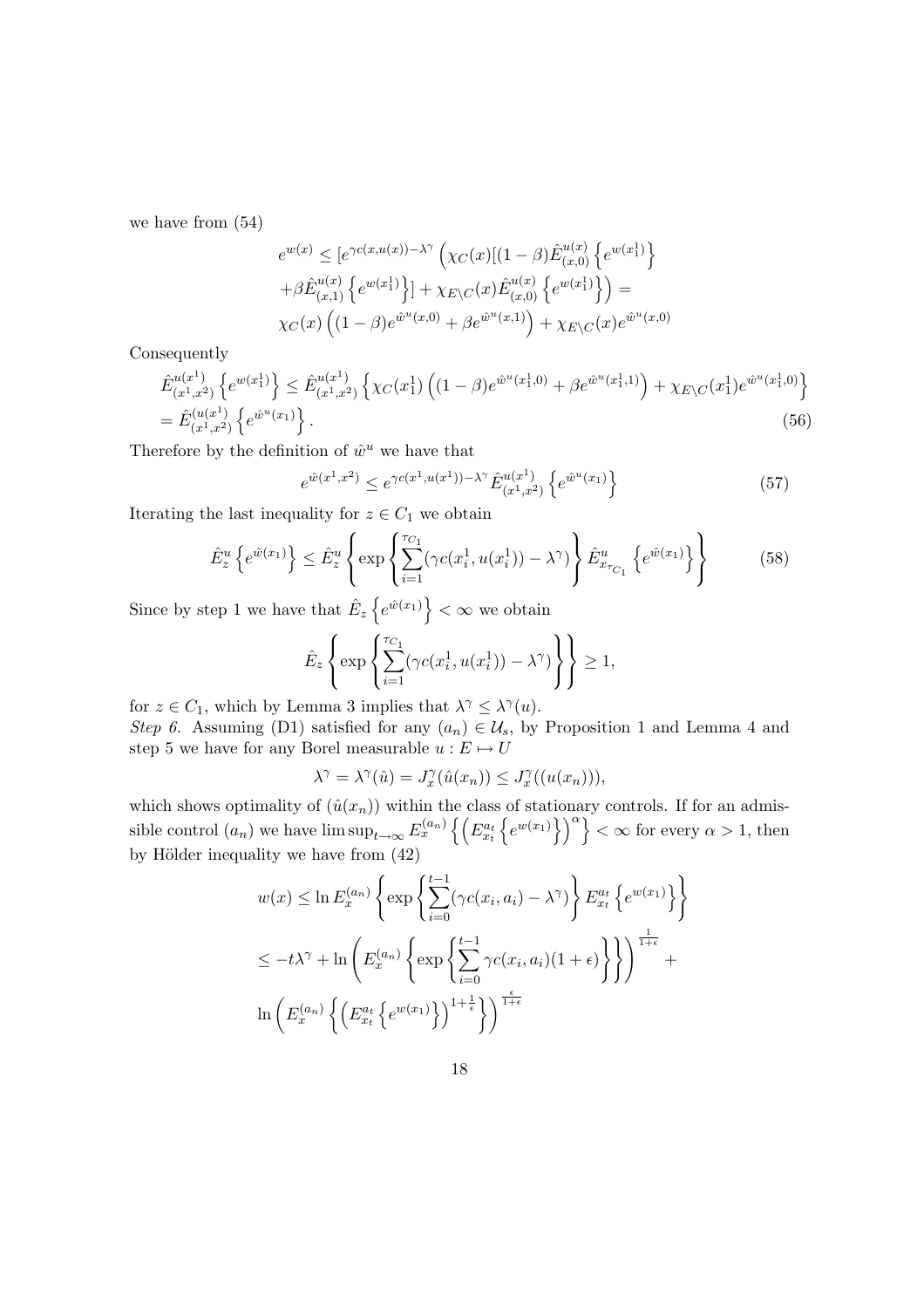Dividing both sides of the last inequality by  $t$  and letting  $t$  to infinity we obtain that 1  $\frac{1}{1+\epsilon}J_x^{\gamma(1+\epsilon)}((a_n))\geq \lambda^{\gamma}$  for any  $\epsilon>0$ . It remains to show that the mapping  $\gamma\mapsto J_x^{\gamma}((a_n))$ is a continuous function for  $\gamma > 0$  since then letting  $\epsilon \to 0$  we obtain  $J_x^{\gamma}(a_n) \geq \lambda^{\gamma}$ . To prove continuity notice that for  $\gamma_1, \gamma_2 > 0, \gamma_1 \leq \gamma_2$ 

$$
|J_x^{\gamma_1}((a_n)) - J_x^{\gamma_2}((a_n))| \le \limsup_{t \to \infty} \frac{1}{t} |\ln E_x^{(a_n)} \left\{ \exp \left\{ \sum_{i=0}^{t-1} \gamma_1 c(x_i, a_i) \right\} \right\}
$$
  

$$
- \ln E_x^{(a_n)} \left\{ \exp \left\{ \sum_{i=0}^{t-1} \gamma_2 c(x_i, a_i) \right\} \right\} | \le \limsup_{t \to \infty} \frac{1}{t} |\gamma_1 - \gamma_2| \sup_{\gamma \in [\gamma_1, \gamma_2]} |g'_t(\gamma)|
$$
  

$$
\le ||c|| |\gamma_1 - \gamma_2|,
$$

since the derivative of the function

$$
g_t(\gamma) := \ln E_x^{(a_n)} \left\{ \exp \left\{ \sum_{i=0}^{t-1} \gamma c(x_i, a_i) \right\} \right\}
$$

is bounded by  $t||c||$ .

**Remark 4** A sufficient condition for  $(A5)$  can be formulated a follows (D5) there is  $\varepsilon > 0$  such that for each compact set  $K \subset \hat{E}$ 

$$
\sup_{a\in U}\sup_{x\in K}\hat{E}_{x}^{a,N}\left\{\exp\left\{(1+\varepsilon)|\gamma|\|c\|_{sp}\tau_{C_{1}}\right\}\right\}<\infty
$$

where the split Markov process  $(\hat{x}_n)$  after control a at time 0 is controlled using the control function  $u_N$ . Notice furthermore that since  $\lambda$  is defined in a unique way (as the optimal value of the cost functional (1)) we therefore have the convergence  $\lambda_N^{\gamma} \to \lambda^{\gamma}$  which we obtained earlier in Corollary 3 under additional assumptions.

### 6 Remarks on assumptions and an example

We shall formulate first a sufficient condition for (A3).

**Proposition 4** If for  $x \in E$  and  $(a_n) \in U_s$ 

$$
E_x^{(a_n)}\left\{\exp\left\{\gamma\|c\|_{sp}\tau_C\right\}\right\} < \infty\tag{59}
$$

and

$$
\sup_{x \in C} E_x^{(a_n)} \left\{ \exp \left\{ \gamma \|c\|_{sp} \tau_C \right\} \right\} - \beta \exp \left\{ \gamma \|c\|_{sp} \right\} < 1 \tag{60}
$$

then (A3) holds.

 $\Box$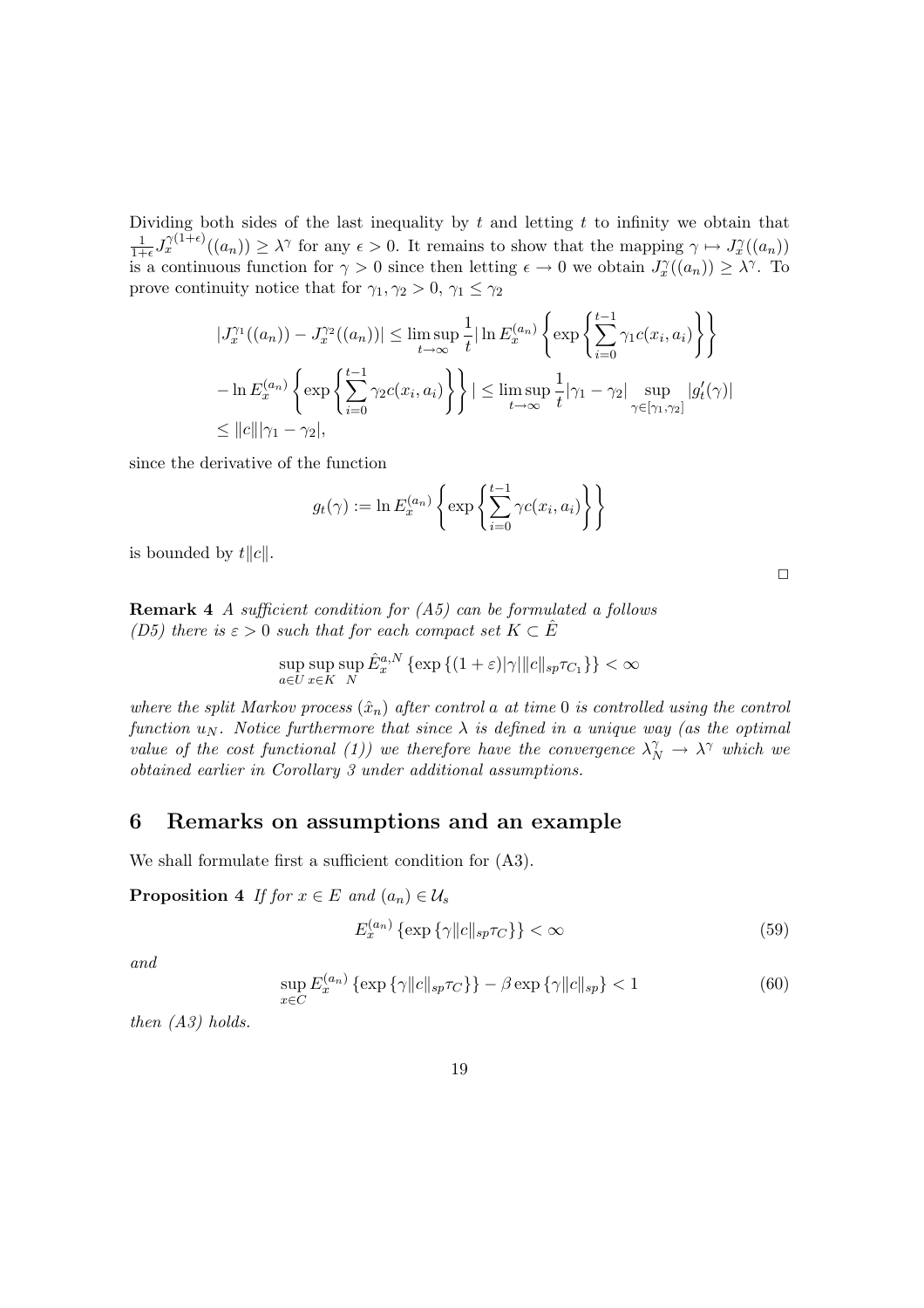**Proof.** Notice first that by Corollary 1 for  $z \notin C$  and positive integer m we have

$$
\hat{E}_{(z,0)}^{(a_n)}\left\{\exp\left\{\gamma\|c\|_{sp}\tau_C\right\}\chi_{\tau_C\leq m}\right\} = E_z^{(a_n)}\left\{\exp\left\{\gamma\|c\|_{sp}\tau_C\right\}\chi_{\tau_C\leq m}\right\}.\tag{61}
$$

Letting  $m \to \infty$  by (59) we obtain

$$
\hat{E}_{(z,0)}^{(a_n)}\left\{\exp\left\{\gamma\|c\|_{sp}\tau_C\right\}\right\} = E_z^{(a_n)}\left\{\exp\left\{\gamma\|c\|_{sp}\tau_C\right\}\right\}.
$$
\n(62)

Now for  $(a_n) \in \mathcal{U}_M$  and  $x \in C$  using the definition of split Markov process and (60) we have

$$
\hat{E}_{(x,0)}^{(a_n)} \{ \exp \{ \gamma ||c||_{sp} \tau_C \} \} = \hat{E}_{(x,0)}^{(a_n)} \{ \chi_C(x_1^1) e^{\gamma ||c||_{sp}} +
$$
\n
$$
\chi_{C^c}(x_1^1) \hat{E}_{\hat{x}_1}^{(a_n)} \{ \exp \{ \gamma ||c||_{sp} \tau_C \} \} = e^{\gamma ||c||_{sp}} \frac{P^{a_0}(x,C) - \beta}{1 - \beta}
$$
\n
$$
+ e^{\gamma ||c||_{sp}} \int_{C^c} E_z^{(a_n)} \{ \exp \{ \gamma ||c||_{sp} \tau_C \} \} \frac{P^{a_0}(x,dz)}{1 - \beta} = \frac{1}{1 - \beta} \left[ e^{\gamma ||c||_{sp}} (P^{a_0}(x,C) - \beta) - E_x^{(a_n)} \left\{ \chi_C(x_1) e^{\gamma ||c||_{sp}} \right\} + E_x \left\{ e^{\gamma ||c||_{sp} \tau_C} \right\} \right] < \frac{1}{1 - \beta}.
$$
\n
$$
(63)
$$

Let  $\tau_1 = \tau_C := \{i \ge 0 : x_i^1 \in C\}, \tau_{n+1} = \tau_n + \tau_1 \circ \theta_{\tau_n}$ . Let  $\{r_1 - r_C : -\{t \geq 0 : x_i \in C\}$ ,  $\{r_{n+1} - r_n + \}$ <br>For  $x \in \hat{E}$  and  $L = \sup_{z \in C} \hat{E}_{(z,0)}^{(a_n)} \left\{ e^{\gamma ||c||_{sp}\tau_C} \right\}$ using Lemma 1 we have

$$
\hat{E}_x^{(a_n)} \left\{ e^{\gamma ||c||_{sp}\tau_{C_1}} \right\} = \hat{E}_x \left\{ \sum_{i=1}^{\infty} \chi_{C_1^c}(\hat{x}_{\tau_1}) \dots \chi_{C_1^c}(x_{\tau_{i-1}}) \chi_{C_1}(\hat{x}_{\tau_i}) e^{\gamma ||c||_{sp}\tau_i} \right\}
$$
\n
$$
\leq \sum_{i=1}^{\infty} \hat{E}_x^{(a_n)} \left\{ \chi_{C_1^c}(\hat{x}_{\tau_1}) \dots \chi_{C_1^c}(\hat{x}_{\tau_{i-1}}) e^{\gamma ||c||_{sp}\tau_{i-1}} \right\} L\beta \leq
$$
\n
$$
\hat{E}_x^{(a_n)} \left\{ e^{\gamma ||c||_{sp}\tau_{C}} \right\} \sum_{i=1}^{\infty} (1-\beta)^{i-1} \beta L^{i-1} = \hat{E}_x^{(a_n)} \left\{ e^{\gamma ||c||_{sp}\tau_{C}} \right\} \frac{\beta}{1 - (1-\beta)L},
$$

and taking into account (62), (59), (60) we obtain (D1) which completes the proof.

Taking into account Remark 4, by the proof of Proposition 4 we easily obtain a sufficient condition for (A5)

**Corollary 4** If there is an  $\varepsilon > 0$  such that for any compact set  $K \subset E$  we have

$$
\sup_{a \in U} \sup_{x \in K} E_x^{a,N} \left\{ \exp \left\{ (1 + \varepsilon) \gamma ||c||_{sp} \tau_C \right\} \right\} < \infty \tag{64}
$$

 $\Box$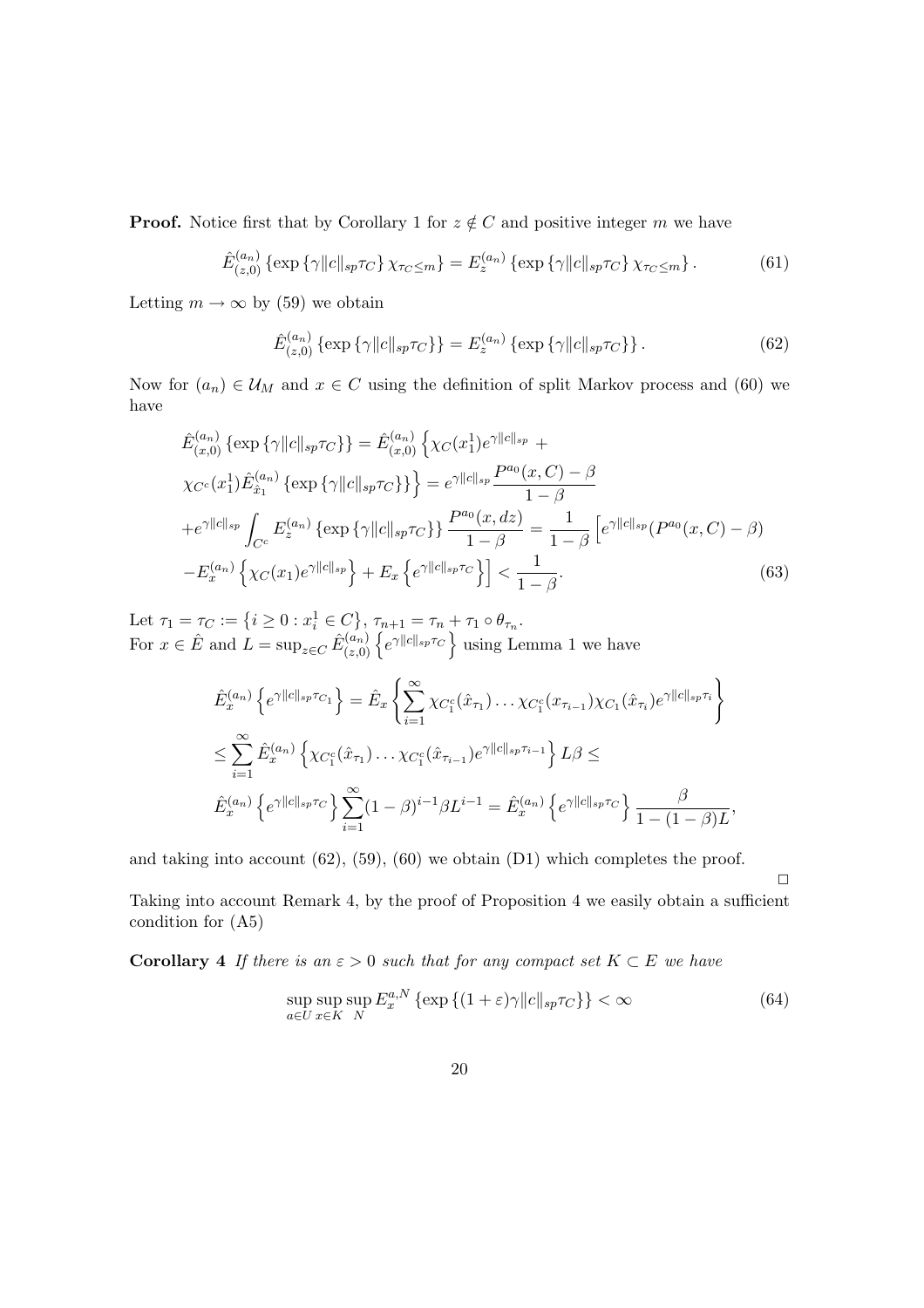and

$$
\sup_{a\in U} \sup_{x\in C} E_x^{a,N} \left\{ \exp\left\{ (1+\varepsilon)\gamma \|c\|_{sp} \tau_C \right\} \right\} - \beta \exp\left\{ \varepsilon \gamma \|c\|_{sp} \right\} < 1,\tag{65}
$$

where Markov process  $(x_n)$  is controlled using constant a at time 0 and  $a_n = u_N(x_n)$ afterwards, then (A5) holds.

Consequently we see that assumptions imposed in the paper are satisfied for a class of processes for which  $f(\gamma) := E_x \{e^{\gamma \tau C}\}\$ is finite provided that we choose  $\gamma$  sufficiently small (to guarantee (60) and (65)). As an example one can consider a discretized ergodic diffusion  $(x_n)$  in  $R^d$  given by the following equation:

$$
x_{n+1} = x_n + Ax_n + b(x_n, a_n) + D(x_n, a_n)w_n,
$$
\n(66)

where  $(w_n)$  is a sequence of i.i.d. standard normal random vectors in  $R^d$ , A is a stable matrix,  $b(x, a)$  is a continuous bounded vector function of  $x \in R^d$  and  $a \in U$ , and  $D(x, a)$  is a continuous bounded matrix valued function which is uniformly elliptic i.e.  $\inf_{x \in R^d} \inf_{a \in U} tr D(x, a) D(x, a)^T > 0$ . Notice that by nondegeneracy of D the minorization property (A1) is satisfied for any closed ball C in  $\mathbb{R}^d$ . The stability of the matrix A and boundendess of  $b$  implies that if  $C$  is sufficiently large the controlled process no matter what control is used is pushed to  $C$ . For completeness we add the following Lyapunov type criterion

Lemma 6 If for  $(a_n) \in \mathcal{U}_s$ 

$$
\sup_{x \notin C} E_x^{(a_n)} \left\{ ||x_{\tau_C}||^{-1} \right\} < \infty \tag{67}
$$

and for  $\gamma > 0$ 

$$
\sup_{x \notin C} \sup_{a \in U} E_x^a \{ \|x_1\| \} \le e^{-4\gamma} \|x\|
$$
\n(68)

then

$$
E_x^{(a_n)}\left\{e^{\gamma \tau_C}\right\} < \infty\tag{69}
$$

**Proof.** Define a Lyapunov function  $V(s, x) := e^{2\gamma(s+1)} \|x\|$ . For  $x \notin C$  by (68) we have

$$
E_x^{(a_n)}\left\{V(s+1,x_1)\right\} - V(s,x) \le e^{2\gamma(s+2)} E_x^{(a_n)}\left\{\|x_1\|\right\} - e^{2\gamma(s+1)}\|x\| \le
$$
  
 
$$
-(e^{2\gamma(s+1)} - e^{2\gamma s})\|x\|
$$

Consequently

$$
E_{x_m}^{(a_n)}\left\{V(m+1,x_1)\right\} - V(m,x_m) \le -\left(e^{2\gamma(m+1)} - e^{2\gamma m}\right) \|x_m\|,
$$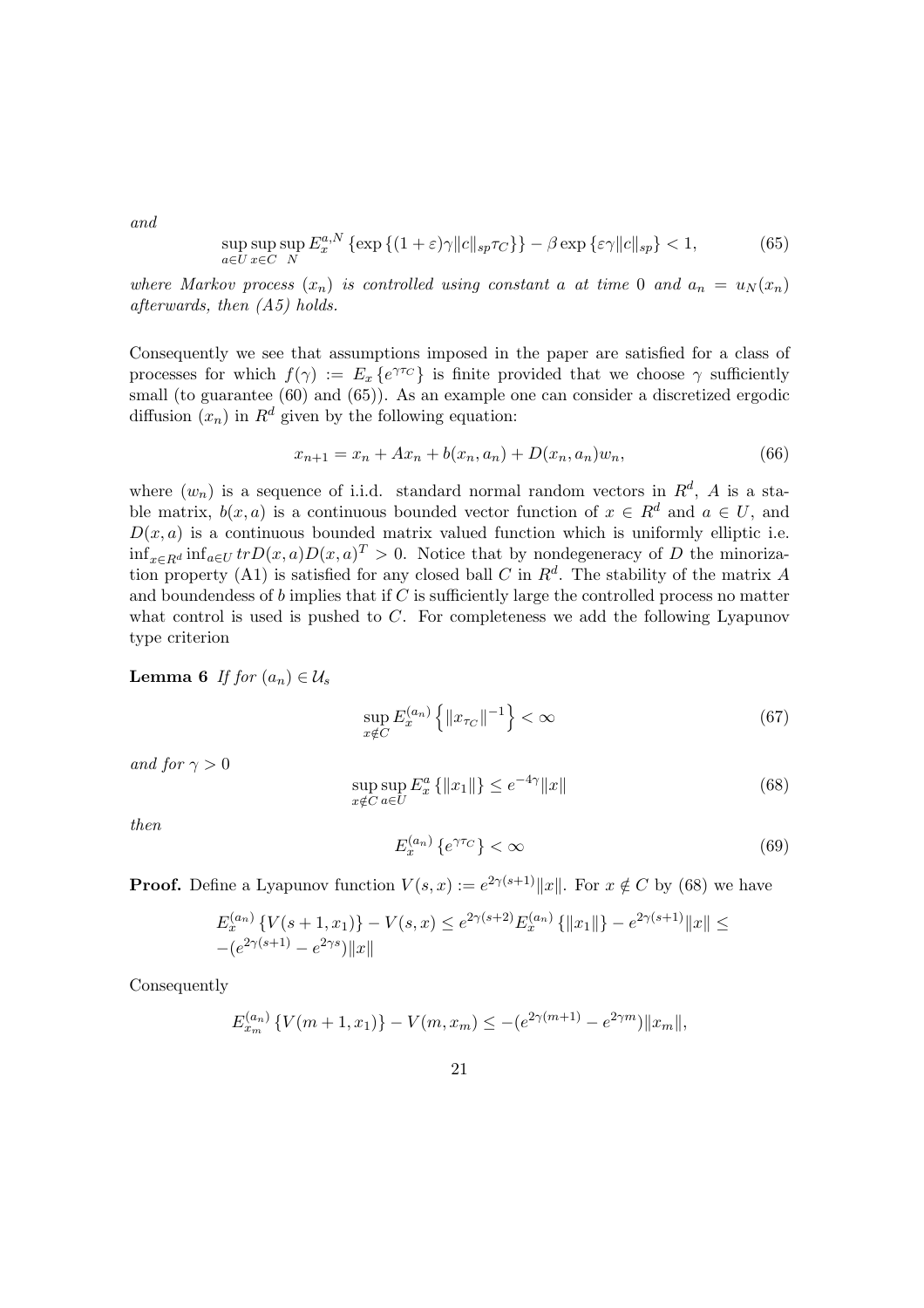$$
E_{x_{m-1}}^{(a_n)} \left\{ V(m, x_1) \right\} - V(m-1, x_{m-1}) \leq -(e^{2\gamma m} - e^{2\gamma(m-1)}) \|x_{m-1}\|,
$$

and summing up the above inequalities till the process  $(x_n)$  enters the set C and taking the expected value we obtain

$$
E_{x_{\tau_C}}^{(a_n)}\left\{V(\tau, x_{\tau})\right\} - V(0, x) \le -E_x^{(a_n)}\left\{\|x_{\tau_C}\|\right\}(e^{2\gamma\tau_C} - 1),\tag{70}
$$

from which by nonegativity of  $V$  we have that

$$
E_x^{(a_n)}\left\{e^{2\gamma\tau_C} \|x_{\tau_C}\|\right\} \le V(0, x). \tag{71}
$$

By Hölder inequality

$$
E_x^{(a_n)}\left\{e^{\gamma\tau_C}\right\}\leq \left(E_x^{(a_n)}\left\{e^{2\gamma\tau_C}\|x_{\tau_C}\|\right\}\right)^{\frac{1}{2}}\left(E_x^{(a_n)}\left\{\|x_{\tau_C}\|^{-1}\right\}\right)^{\frac{1}{2}}
$$

and from  $(67)$  we obtain  $(69)$ .

 $\Box$ 

### References

- [1] G. Avila-Goday, E. Fernández-Gaucherand, "Controlled Markov chains with exponential risk sensitive criteria: modularity, structured policies and applications", Proc. 37th IEEE CDC, Tampa, Florida, December 1998, pp. 778–783.
- [2] T.R. Bielecki, S. Pliska, "Risk sensitive dynamic asset management", JAMO, 39 (1999), pp. 337-360.
- [3] V.S. Borkar, S.P. Meyn, "Risk-Sensitive Optimal Control for Markov Decision Processes with Monotone Cost", Math. Oper. Res., 27 (2002), pp. 192-209.
- [4] A. Bran-Rojas, R. Cavazos-Cadena, E. Fernández-Gaucherand, "Controlled Markov chains with risk sensitive criteria: some (counter) examples", Proc.  $37<sup>th</sup> IEEE CDC$ , Tampa, Florida, December 1998, pp. 1853–1858.
- [5] R. Cavazos-Cadena, "Solution to the risk-sensitive average cost optimality in a class of Markov decision processes with finite state space", *Math. Meth. Oper. Res.*, **57** (2003), pp. 263-285.
- [6] R. Cavazos-Cadena, D. Hernandez-Hernandez, "Solution to the risk-sensitive average optimality equation in communicating Markov decision chains with finite state space: An alternative approach", Math. Meth. Oper. Res., 56 (2002), pp. 473-479.